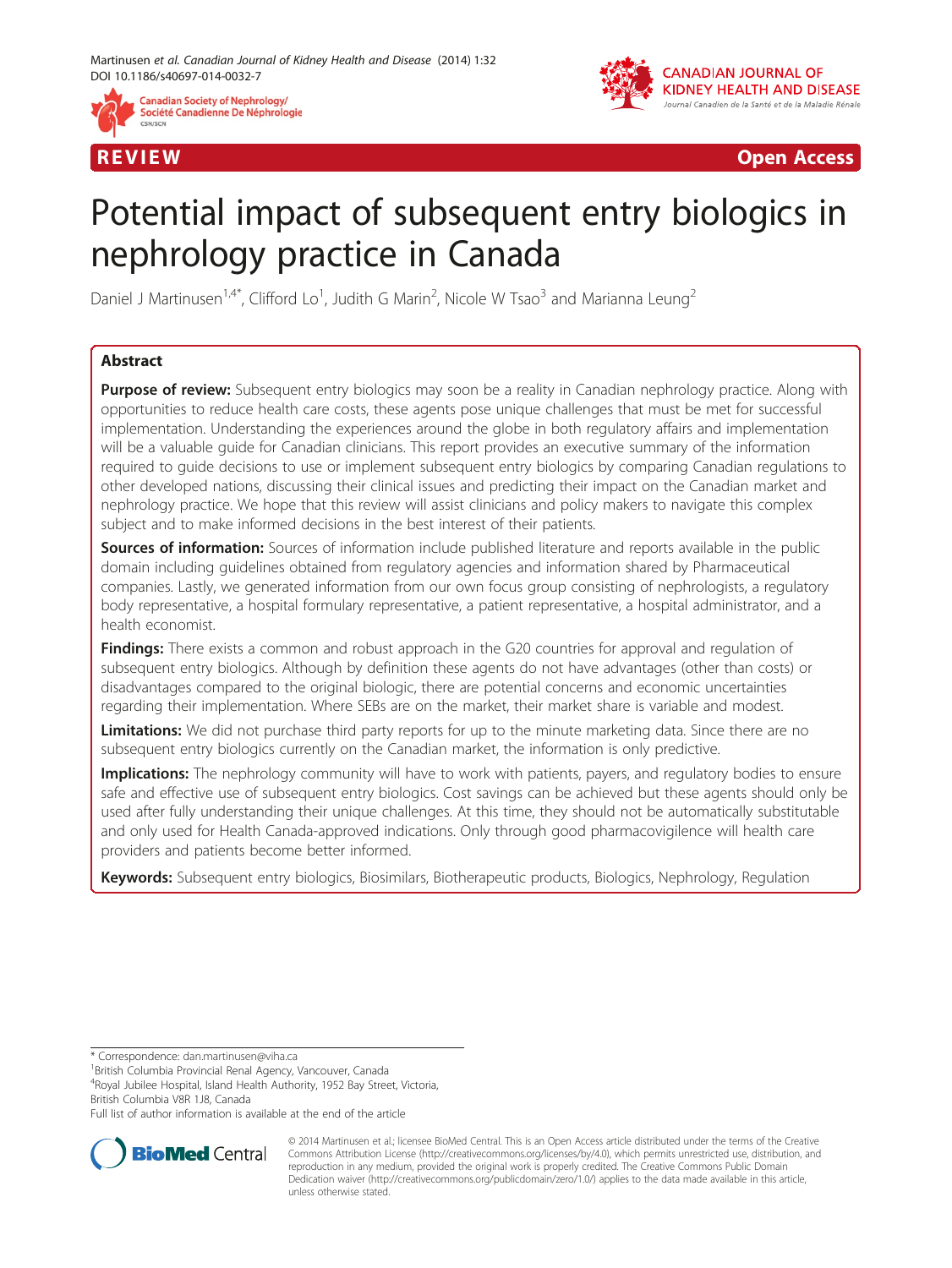# ABRÉGÉ

Objectif de la revue: L'utilisation des produits biologiques ultérieurs pourrait bientôt devenir réalité en néphrologie au Canada. Ces agents, qui permettent possiblement des réductions de coûts en soins de santé, présentent des défis particuliers qui doivent être évalués pour une introduction réussie sur le marché. À cet effet, arriver à comprendre les différentes expériences qui se sont déroulées partout dans le monde en matière de réglementation et de mise en œuvre de ces agents est un exercice précieux qui pourrait guider les praticiens canadiens. Ce rapport fournit un résumé des informations requises pour guider la prise de décision pour l'utilisation et l'introduction des produits biologiques ultérieurs : comparaison des réglementations canadiennes à celles d'autres pays; discussion des enjeux cliniques entourant les produits biologiques ultérieurs et prévision de l'impact de leur utilisation sur le marché canadien et sur la pratique de la néphrologie. Nous espérons que cette revue aidera les cliniciens et les décideurs dans l'exploration de ce sujet complexe et dans une prise de décision optimale pour leurs patients.

Sources d'information: Plusieurs sources d'information ont été utilisées, dont des publications et des rapports du domaine public, sous la forme de lignes directrices d'organismes de réglementation et de documents provenant de compagnies pharmaceutiques. De plus, nous avons utilisé l'information générée par notre propre groupe de discussion. Ce dernier est composé de néphrologues, d'un représentant d'organisme de réglementation, d'un représentant de la Liste des médicaments des hôpitaux, un représentant des patients, d'un directeur d'hôpital et d'un économiste de la santé.

Résultats: Dans les pays membres du G20, il existe une approche robuste communément adoptée pour l'approbation et la réglementation des produits biologiques ultérieurs. Par définition, ces agents ne présentent aucun avantage (sauf économique),ou désavantage particulier lorsqu'on les compare aux produits biologiques originaux, mais certaines préoccupations persistent quant à leur introduction sur le marché. Par ailleurs, lorsque les produits biologiques ultérieurs sont disponibles sur le marché, leur part de marché reste modeste et variable.

Limites de l'étude: Nous n'avons pas fait l'acquisition de rapports en provenance de tiers contenant des données de commercialisation récentes. De plus, puisqu'il n'existe pas de produits biologiques ultérieurs sur le marché canadien à l'heure actuelle, l'information de cette revue n'est que de nature prédictive.

Implications: L'ensemble des néphrologues auront à collaborer avec les organismes de régulation, les patients, et les contribuables afin d'assurer une utilisation efficace des produits biologiques ultérieurs. Des économies peuvent être réalisées, mais ces agents ne devront être utilisés qu'après avoir tout à fait compris les défis particuliers qu'ils présentent. En ce moment, ils ne peuvent pas remplacer automatiquement d'autres produits et ne devraient être utilisés que selon les recommandations officielles de Santé Canada. Ce n'est qu'en exerçant une bonne pharmacovigilance que les patients et prestataires de soins de santé deviendront mieux informés.

## What was known before

Epoetin biosimilars (also known as subsequent entry biologics in Canada) have been marketed in Europe since 2007 and will enter the Canadian market in the near future. The reason for using these agents is their reduced cost.

# What this adds

This paper provides an executive summary of the information required to guide decisions to use or implement subsequent entry biologics by comparing Canadian regulations to other developed nations, discussing their clinical issues and predicting their impact on the Canadian market and nephrology practice.

#### Why this report is important

The Canadian nephrology community will have to make decisions regarding to use of subsequent entry biologics in the near term, these decisions will determine the allocation of hundreds of millions of dollars. This report should assist in making these important decisions.

#### Key messages

Subsequent entry biologics should not be thought of as generic versions of the innovator biologic and therefore decisions to use them are not straightforward. Unlike generic medications, Health Canada considers subsequent entry biologics to be not interchangeable or substitutable with the innovator product. The use of subsequent entry biologics should be a therapeutic decision made in consultation with a physician.

## Implications for future research/policy

In addition to financial variables, key policy decisions should take into consideration physician, pharmacist and patient preferences such as those that can be elicited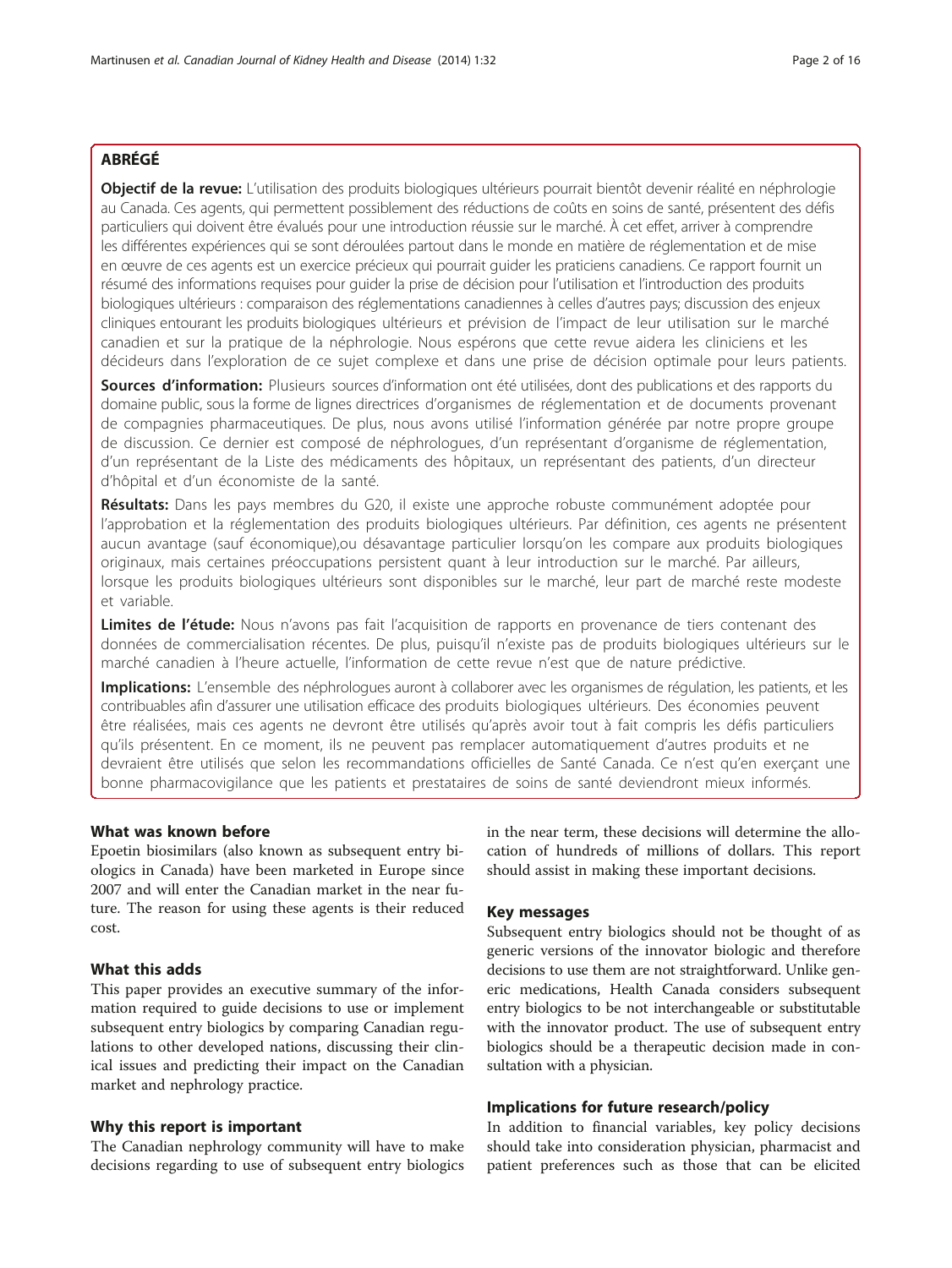through discrete choice experiments. Policies influence nephrology should also be made in partnership with other medical specialties who use subsequent entry biologics, with all parties cognizant of their impact on the majority payer and to make decisions that will result in the greatest benefit to the health care system.

## Introduction

Biologic medicines have contributed to the health of Canadians since the 1980s and the offerings of these complex therapies have expanded greatly. Originally consisting of proteins of varying lengths, biologics introduced recently tend to be very large monoclonal antibodies with very specific targets. These innovations to health, while welcomed, have come at great financial expense. As the patents expire for many of these products within this decade, there are opportunities for a competitive marketplace to reduce these costs by marketing "copies" of innovator biologics called subsequent entry biologics (SEBs). In Canada, SEBs are defined by Health Canada as biologics that are similar to, and would enter the market subsequent to, an approved innovator biologic. However, unlike small-molecule generic medicines, production of biological molecules is complex and exact copies cannot be produced. SEBs are derived by complex living systems and are comparatively much larger molecules than the traditional small molecules: aspirin, for instance, has a molecular weight of 180 daltons [\[1](#page-14-0)], compared with erythropoietin at 30,400 daltons [\[2\]](#page-14-0), and monoclonal antibodies at 150,000 daltons [\[3](#page-14-0)].

The manufacture of small molecules follows a well-defined and reproducible chemical synthesis for which the resulting product can be easily compared to the innovator with about 50 tests [\[4](#page-14-0)]. By comparison, the SEB is the result of a carefully and tightly controlled biological process where there may be as many as 200 complex comparative tests [[4,5](#page-14-0)]. Given that these proteins are derived from complex living organisms, the resulting structure can never be identical to the innovator or "reference" biologic. Therefore, it is important to strike the right balance between maintaining the safety and effectiveness Canadians expect and deserve, reducing costs and encouraging innovation for better therapies.

This paper serves as an executive summary of the work undertaken by an independent group of pharmacists, at the request of the Canadian Society of Nephrology, to evaluate the impact of SEBs on Canadian nephrology practice. A full text of the original report is available on the Canadian Society of Nephrology website, and this paper serves as an executive summary of the project, discussing main issues and key recommendations. In addition, a full systematic review of safety and efficacy as well as an economic analysis of epoetin SEBs in Canada was undertaken; these are presented in separate publications and also in the full report.

In order to develop an approach to SEBs, we undertook an extensive environmental scan, including an understanding of the current (2013 to 2014) worldwide use of SEBs as well as national and international regulations and policies. Using this multi-pronged approach, we are able to present for the nephrology community, a synthesis of key points required to understand the issues, as well as recommendations for moving forward as a responsible community of care providers in nephrology.

#### Review

# Clinical issues regarding SEBs

As a concept, SEBs have no advantage (other than cost) or disadvantage over the reference biologic. Nonetheless, their introduction to the market place will have a number of benefits linked to other positive outcomes. As the price of biologics fall, more patients may be offered the treatment and/or the treatment may be offered earlier in the course of the disease. In other contexts where expanded use of an agent may not be applicable, for example with respect to erythropoiesis stimulating agents (ESAs) for the treatment of anemia of chronic kidney disease (CKD), reduced acquisition costs will be realized by the health payer (increase efficiency), and may be used to fund other aspects of care. Increased competition in Canada may incent provisions of additional value, such as making better delivery devices, training, education and other support services for patients and caregivers. System-wide, they may improve reimbursement and third-party payer support in addition to the education and clinical data needed by clinicians.

Another potential benefit will be the drive to innovate (to retain market share) by developing second or third generation biologics. Innovator companies can extend the half-life of a biologic, increase potency, reduce toxicity and immunogenicity or improve the method of administration. Humanization of biologics will likely be an important goal to further improve current offerings. For anemia, novel erythropoietin receptor agonists are being developed. Companies will be invested in this development as regulators will extend the patent life on the drug or if deemed a new drug, the company will get significant market exclusivity. Over the long term, therapies for Canadians will continue to improve.

However, SEBs are not without risks. Immunological reactions to a biologic drug are amongst the most important adverse reactions that are possible. While reactions can be simply developing antibodies with no clinical consequences, antibodies themselves can result in systemic immune reactions, autoimmunity to endogenous proteins or the undermining of therapeutic efficacy through antibodies targeting endogenous proteins [\[6\]](#page-14-0). Nephrologists are well aware of PRCA that occurred as a result of a formulation change of Eprex® introduced years after original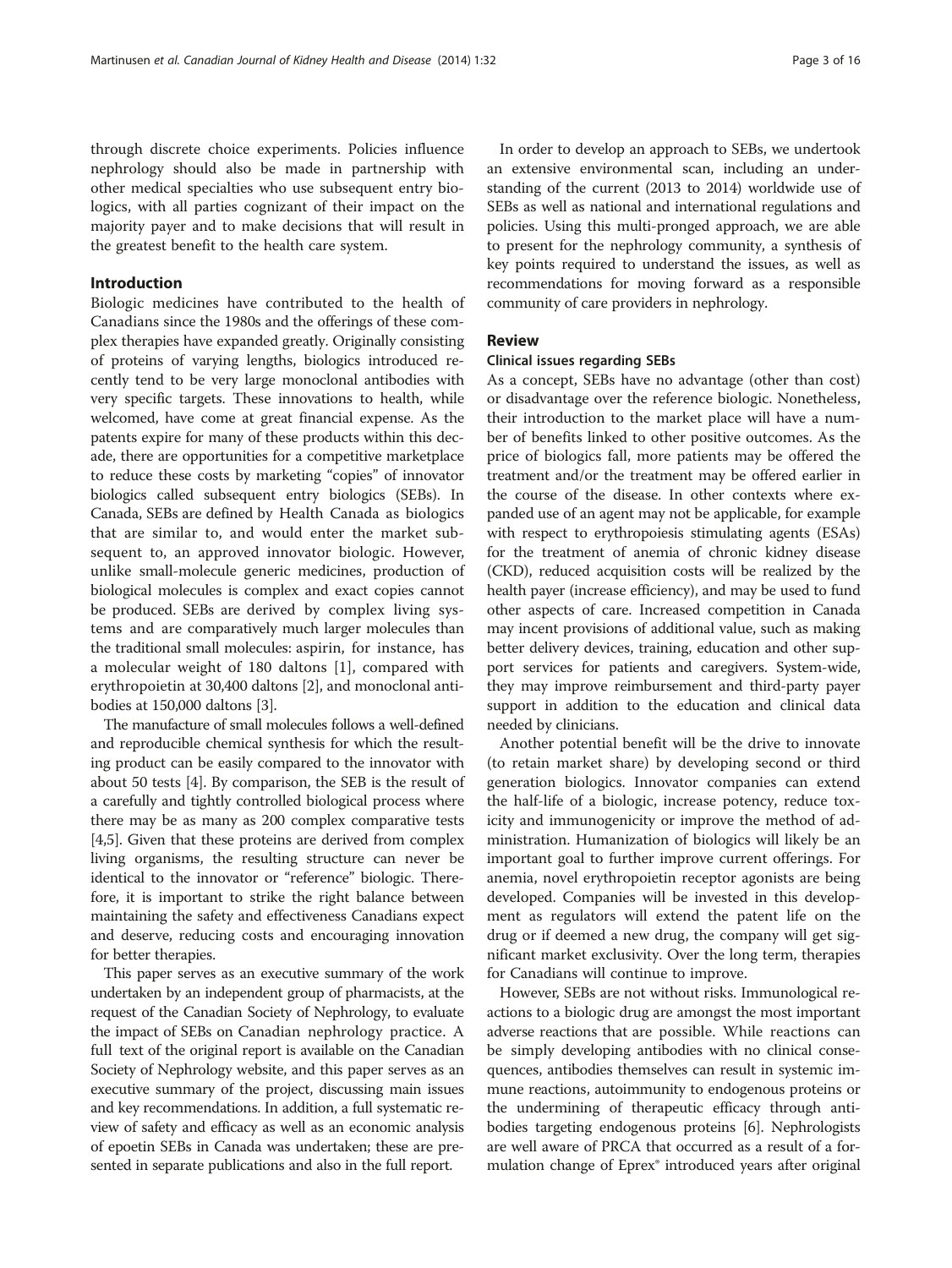marketing, despite the comparability exercises performed. The manufacturer changed the processing of the rubber in the prefilled syringe and the formation of polysorbate 80 micelles containing proteins. This then influenced the formation of aggregates/impurities and resulted in increased immunogenicity expressed as pure red cell aplasia (PRCA) [[7](#page-14-0)]. Hence, a product in use for years with a good safety record was unfortunately responsible for serious side effects, due to a change in the manufacturing process. Similar concerns were raised for the biosimilar epoetin HX575 in trial data and it remains indicated for only the intravenous route, however studies on this are ongoing. Our independent systematic review and metaanalysis found little difference in safety and efficacy between epoetin SEBs and their reference biologic. Yet, PRCA highlight the importance of comparability studies as well as strong pharmacovigilence programs [[8\]](#page-14-0).

Biologic drug manufacturers over time have made changes to the way each biologic is manufactured to improve efficiency or quality or both [[9\]](#page-14-0). With each change, the resulting product must be compared to the molecule before the change. The manufacturer works with the national regulatory body to conduct an internationally standardized comparability exercise to ensure that the change has not adversely affected the product safety or efficacy [[10,11](#page-14-0)]. Testing for immunogenicity is an important aspect of comparing an SEB to a reference product as well as comparing a biologic pre- and post-manufacturing change. These PRCA incidents warrant a better understanding of PRCA pharmacoepidemiology, the risk chain of antierythropoietin antibody development, consistency in the assay used, a validated serum-cut-off value and differentiation between neutralizing antibody to PRCA development [[7](#page-14-0)]. Health Canada directs that to study the safety and efficacy of the product, validated methods should be used to characterize the antibody content (concentration or titre) and the types of antibodies (neutralizing or cross reacting) [\[12\]](#page-14-0). Unfortunately such a change may not be detected until it has widespread use.

The comparability exercises for a manufacturing change to an originator biologic forms the basis for the regulatory framework of SEBs to ensure they are safe and effective. The goal is to safely bring a similar enough biologic to market at a reduced cost to both the manufacturer and the consumer while maintaining efficacy.

## Regulatory agencies and international approaches

The European Medicines Agency (EMA) was the first to create a legal pathway for SEBs in 2005, followed by guidelines for approval in 2006. Since then, Australia, Brazil, Canada, Cuba, India, Japan, Malaysia, Singapore, South Korea, Taiwan, Turkey, United States and the World Health Organization have all created a regulatory framework for SEBs. Guidelines around the world are

becoming similar and strike a balance between scientific comparability, sound safety and efficacy testing while creating a less costly pathway to approval.

China, Russia and Thailand are the exceptions. China has had no biosimilar pathway and has treated each submission as a new drug. China is actively working toward a biosimilar pathway and has indicated that the creation of a strong biologic sector is one area of focus over the coming years.

A comprehensive review of the different world wide regulatory approaches is available in our full report; the following summarizes the leading regulatory frameworks that exist. The reader should be aware that SEBs have different names in other countries such as biosimilars according to the European Medicines Agency, or similar biotherapeutic product according to the World Health Organization. Despite differences in nomenclature, similar principals apply as can be seen in Table [1](#page-4-0).

#### Health Canada

The approach to SEBs taken by Health Canada is consistent with that of the EMA and the WHO; sponsors are even referred to the EMA product class specific guidance documents (for instance, epoetin, G-CSF and growth hormone) because of the similarities in scientific principles [\[14\]](#page-14-0).

SEBs are approved through the New Drug Submission pathway in Canada. This pathway requires the SEB sponsor to submit a full chemistry and manufacturing data package in addition to extensive data demonstrating similarity of the SEB with the reference biologic. This includes characterization studies conducted in a side-by-side format to determine physiochemical properties, biological activity, immunochemical properties, purity, impurities, contaminants, and quantity [[12\]](#page-14-0). The demonstration of similarity does not signify that the quality attributes of the SEB and the reference biologic being compared is identical, but that they are highly similar with the following two consequences [\[12](#page-14-0)]:

- 1. The existing knowledge of both products is sufficient to predict that any differences in quality attributes should have no adverse impact upon safety or efficacy of the SEB.
- 2. Non-clinical and clinical data previously generated with the reference biologic drug are relevant to the SEB.

If similarity of an SEB to the reference biologic drug cannot be established based on the chemistry and manufacturing data package, then reduced clinical data cannot be justified and the product cannot be considered as an SEB [\[12](#page-14-0)].

Any claims made by the SEB sponsor should be supported by suitable scientific data, which typically includes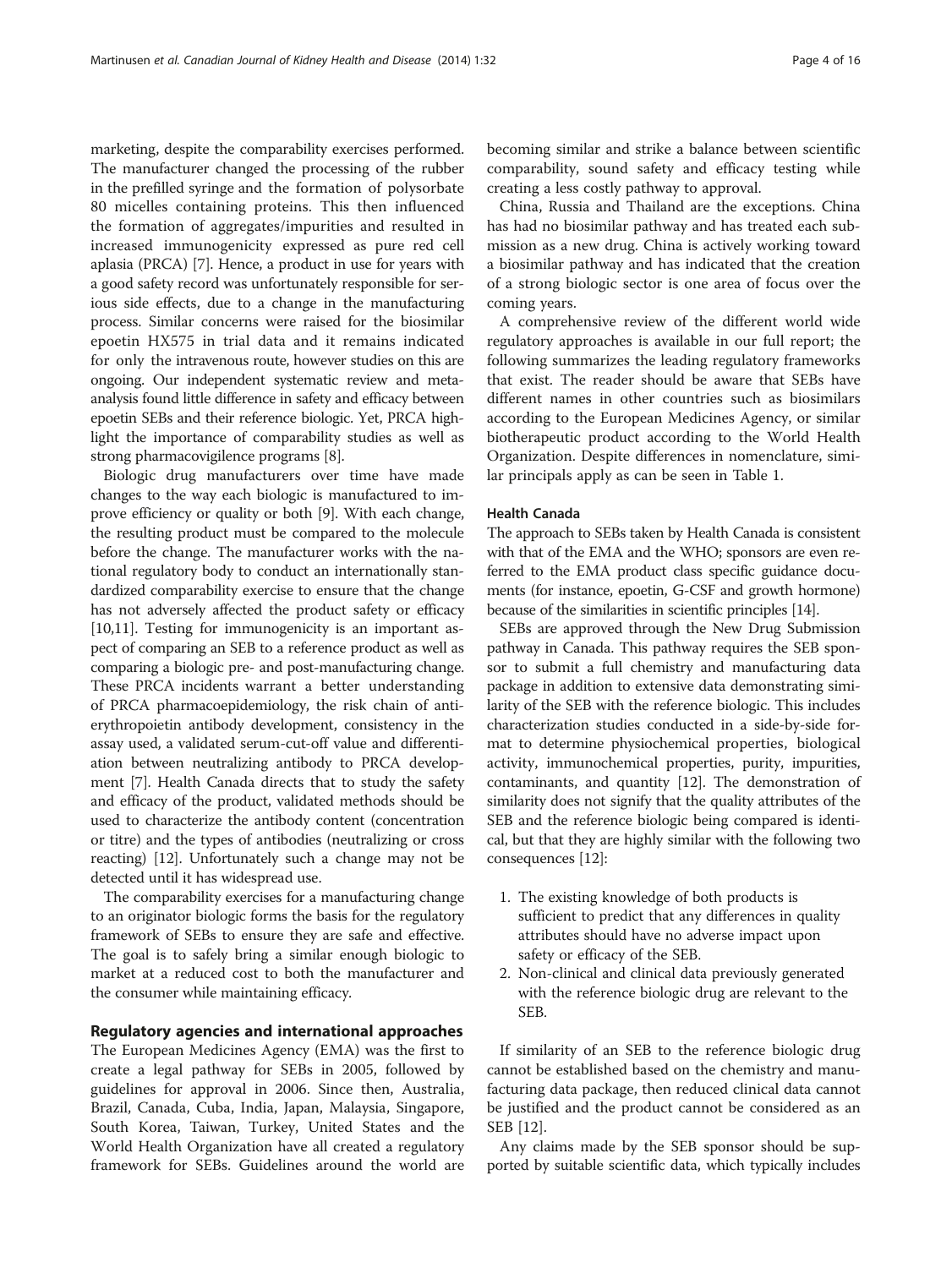|                              | EU                                                                                                                                                                                                            | <b>Australia</b>                                                                                 | Japan                         | <b>WHO</b>                                  | Canada                                                                  | Korea, India,<br>Singapore, Malaysia |  |  |  |  |
|------------------------------|---------------------------------------------------------------------------------------------------------------------------------------------------------------------------------------------------------------|--------------------------------------------------------------------------------------------------|-------------------------------|---------------------------------------------|-------------------------------------------------------------------------|--------------------------------------|--|--|--|--|
| Synonym                      | <b>Biosimilars</b>                                                                                                                                                                                            | <b>Biosimilars</b>                                                                               | Follow-on<br><b>Biologics</b> | Similar Biotherapeutic<br>Product           | Subsequent Entry<br>Biologic                                            | <b>Biosimilars</b>                   |  |  |  |  |
| Scope                        |                                                                                                                                                                                                               | Mainly recombinant protein drugs                                                                 | Recombinant protein drugs     |                                             |                                                                         |                                      |  |  |  |  |
| <b>Principles</b>            | · Generic approach is not appropriate for SEB.                                                                                                                                                                |                                                                                                  |                               |                                             |                                                                         |                                      |  |  |  |  |
|                              | • SEB should be similar to the reference biologic with respect to quality, safety and efficacy.                                                                                                               |                                                                                                  |                               |                                             |                                                                         |                                      |  |  |  |  |
|                              | · Step-wise comparability approach: the reduction of non-clinical and clinical data required will only be considered<br>after the similarity of the SEB and reference biologic is proven in terms of quality. |                                                                                                  |                               |                                             |                                                                         |                                      |  |  |  |  |
|                              | • Case by case approach for different classes of products.                                                                                                                                                    |                                                                                                  |                               |                                             |                                                                         |                                      |  |  |  |  |
|                              | • Pharmacovigilance is stressed.                                                                                                                                                                              |                                                                                                  |                               |                                             |                                                                         |                                      |  |  |  |  |
| Reference product            | Authorized in the EU                                                                                                                                                                                          |                                                                                                  | Japan                         | framework                                   | Authorized in Authorized in a region with a well-established regulatory |                                      |  |  |  |  |
| <b>Manufacture</b>           | · Same standards required by the national requlatory agency for originator products.                                                                                                                          |                                                                                                  |                               |                                             |                                                                         |                                      |  |  |  |  |
|                              | · Full chemistry and manufacture data package.                                                                                                                                                                |                                                                                                  |                               |                                             |                                                                         |                                      |  |  |  |  |
| Physio-chemical              | · Primary and higher-order structure.                                                                                                                                                                         |                                                                                                  |                               |                                             |                                                                         |                                      |  |  |  |  |
|                              | • Post translational modifications.                                                                                                                                                                           |                                                                                                  |                               |                                             |                                                                         |                                      |  |  |  |  |
| Purity                       |                                                                                                                                                                                                               | · Process-related and product-related impurities.                                                |                               |                                             |                                                                         |                                      |  |  |  |  |
| Non clinical                 |                                                                                                                                                                                                               | · In-vitro such as cell-based assays and receptor-binding studies.                               |                               |                                             |                                                                         |                                      |  |  |  |  |
| <b>Stability</b>             |                                                                                                                                                                                                               | Accelerated degradation studies and<br>studied under various stress conditions necessary         | Not                           | conditions                                  | Accelerated degradation studies and studied under various stress        |                                      |  |  |  |  |
|                              | Pharmacokinetic study · Single dose, steady-state studies or repeated determinations of pharmacokinetics                                                                                                      |                                                                                                  |                               |                                             |                                                                         |                                      |  |  |  |  |
| design & criteria            | • Cross over or parallel.                                                                                                                                                                                     |                                                                                                  |                               |                                             |                                                                         |                                      |  |  |  |  |
|                              | • Include absorption and elimination characteristics.                                                                                                                                                         |                                                                                                  |                               |                                             |                                                                         |                                      |  |  |  |  |
|                              | • Use the traditional 80-125% equivalence range.                                                                                                                                                              |                                                                                                  |                               |                                             |                                                                         |                                      |  |  |  |  |
| PD                           |                                                                                                                                                                                                               | Pharmacodynamic (PD) markers should be selected and comparative PK/PD studies may be appropriate |                               |                                             |                                                                         |                                      |  |  |  |  |
| <b>Efficacy</b>              | Comparability margins should be<br>Observer or double-blinded.<br>Equivalence<br>pre-specified and justified<br>Equivalence or non-inferiority                                                                |                                                                                                  |                               |                                             |                                                                         |                                      |  |  |  |  |
| Safety/<br>pharmacovigilance | · Pre-licensing safety data and risk management plan. Post authorization safety and/or efficacy studies may be required.                                                                                      |                                                                                                  |                               |                                             |                                                                         |                                      |  |  |  |  |
|                              | • Adverse reactions must be reported.                                                                                                                                                                         |                                                                                                  |                               |                                             |                                                                         |                                      |  |  |  |  |
|                              | · Same rules apply to reference biologic and SEB.                                                                                                                                                             |                                                                                                  |                               |                                             |                                                                         |                                      |  |  |  |  |
| INN vs. new generic<br>name  | <b>INN</b>                                                                                                                                                                                                    | Unique generic name                                                                              | Suffix "BS"<br>added to INN   | INN with biological<br>qualifier (proposed) | INN but will follow<br>WHO quidance                                     | <b>INN</b>                           |  |  |  |  |
| <b>Extrapolation</b>         | • Assessed on a case-by-case basis.                                                                                                                                                                           |                                                                                                  |                               |                                             |                                                                         |                                      |  |  |  |  |
| of indications               | • At least one clinical study required in the most sensitive population measuring the clinical endpoints likely to<br>show a difference.                                                                      |                                                                                                  |                               |                                             |                                                                         |                                      |  |  |  |  |

#### <span id="page-4-0"></span>Table 1 Comparison of requirements for the evaluation of SEBs between different regions [\[13](#page-14-0)]

Adapted from [\[13](#page-14-0)].

safety and efficacy data as well as comparative pharmacokinetic (PK)/pharmacodynamic (PD) studies [\[12\]](#page-14-0). As for efficacy and safety studies, head-to-head equivalence trial(s) are preferred as they define upper and lower comparability margins. The regulatory agency may accept non-inferiority trials, which describe only the lower efficacy margin. Studies may not be deemed to provide strong enough support for extrapolation to other indications approved for the reference biologic, particularly if the other indications include different dosages than those tested [\[12](#page-14-0)]. However, additional indications may be granted to the SEB in the absence of clinical data with only comparative PK/PD data and in certain cases it may be possible to extrapolate clinical data to other indications where rationales are sufficiently persuasive [\[12\]](#page-14-0). The decision is based on mechanism of action, disease pathophysiology, safety profile and clinical experience [[12\]](#page-14-0). Recently, Health Canada granted limited extrapolation of indications to the SEB infliximab [[15](#page-14-0)]. Of the 50 countries granting approval to the biosimilar infliximab, only Japan and Canada limited the indications compared to the innovator drug.

Although SEBs must demonstrate similarity to the reference biologic, they are approved as a new drug and therefore they are not declared to be pharmaceutically or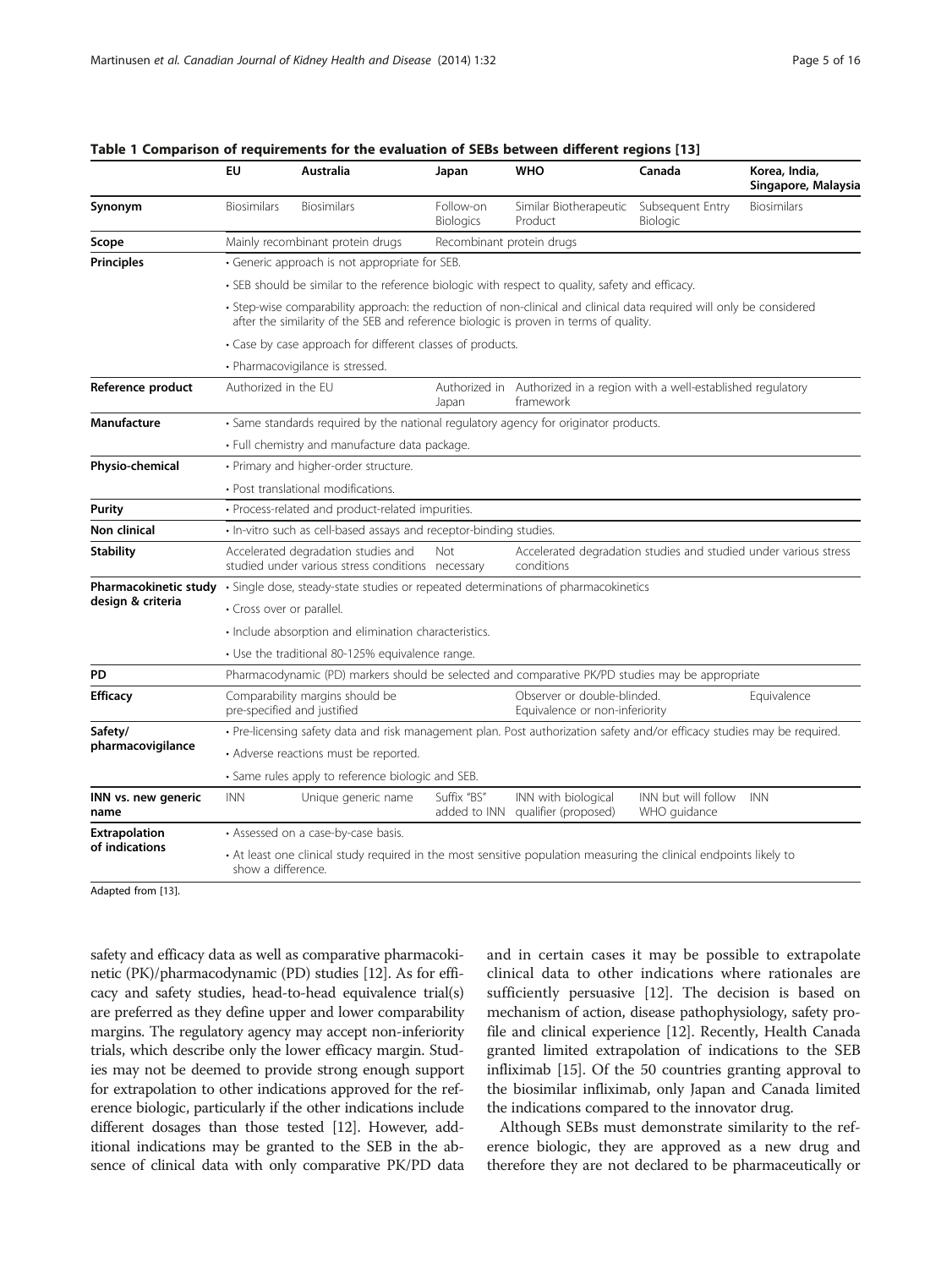therapeutically equivalent to their reference biologic according to Health Canada [\[14\]](#page-14-0). Unfortunately, specialized studies supporting therapeutic interchange are not usually done and their relevance may not be long lasting due to manufacturing changes over time [\[14](#page-14-0)]. It is for this reason that Health Canada does not support automatic substitution and recommends physicians make well informed decisions regarding therapeutic interchange [\[14\]](#page-14-0). Admittedly, the authority to declare two products automatically substitutable by a pharmacist does not rest with the federal government, but Health Canada's position and regulatory process should inform decisions regarding interchangeability and substitutability [[14](#page-14-0)].

Recognizing Canada represents a small portion of the global market share for biologic medications, Health Canada has taken the WHO position that differs from the EMA, the United States FDA, the Australian Therapeutic Goods Administration and the Japanese Pharmaceutical and Medical Devices Agency, by allowing the "reference biologic" (to which the SEB is compared) to be a product that is not authorized for sale in Canada. If a non-Canadian reference biologic is used, certain criteria must be met such as [[12](#page-14-0)]:

- The sponsor is responsible for showing that the non-Canadian reference biologic is a suitable proxy for the version of product approved in Canada.
- The sponsor has the responsibility of ensuring that the chosen non-Canadian reference biologic drug has associated with it sufficient information and data to support the submission
- The non-Canadian reference biologic drug is from a jurisdiction that has an established relationship with Health Canada.
- The non-Canadian reference biologic is widely marketed in a jurisdiction that formally adopts International Conference on Harmonization guidelines and has regulatory standards and principles for evaluation of medicines, post-marketing surveillance activities and approach to comparability that are similar to Canada.
- If the non-Canadian reference biologic is used in clinical studies in Canada, data must be provided to satisfy chemistry and manufacturing information as per C.05.005 of the Food and Drug Regulations.

Lastly, the SEB sponsor must develop, maintain and implement a risk management plan (RMP) which provides proposals on how to minimize any identified or potential safety risks throughout the life cycle of the product as well as provide a pharmacovigilance plan which identifies and characterizes known or potential safety concerns. In Canada, market authorization holders have primary responsibility for the safety of any products they sell, manufacture, import or distribute to the Canadian public [[16](#page-15-0)]. It is mandatory for market authorization holders to report adverse drug reactions (ADRs), notify the Minister of Health of a significant change in a product's benefit-risk profile and provide an overall safety evaluation of the product in the form of an annual summary report [[16](#page-15-0)]. Consumers, patients and health professionals are also encouraged to report adverse reactions through MedEffect™ Canada [[16](#page-15-0)]. Lastly, Health Canada is committed to aligning with international best practices and standards including commitment to full integration of International Conference on Harmonization vigilance tools [\[16\]](#page-15-0).

## World Health Organization

The WHO has served to harmonize the biologic medicine regulation worldwide and is well placed to do so for biosimilars. In seeking common ground amongst countries, it must also allow for variability where there is currently debate. Hence, while the EMA is quite specific, the WHO guidelines are replete with "should" statements in comparison. That being said, the WHO did rely heavily on the EMA guidelines to create an international standard since the EMA has the most advanced regulations.

Like the EMA, the WHO shares the key principles of a stepwise approach to determine the quality attributes of a product followed by non-clinical and clinical studies. The quality studies need to demonstrate a consistent and robust production, a complete characterization of the product and a complete comparability exercise. Only then will a regulator consider a reduced data requirement for the non-clinical and clinical development. Finally, the amount of data in the non-clinical and clinical portions of the submission is dependent on the therapeutic class of biologic and so considered on a case-by-case approach.

The WHO guidelines recognize that a reference product for comparison may not be marketed in all countries, particularly those with a small share of the global market. Unlike the EMA, the WHO allows for a reference product to be used that is marketed outside the jurisdiction of the national regulatory agency. The reference should have been marketed for a sufficient amount of time and in significant volume as well as having been licensed on full quality, safety and efficacy data. Additionally, the WHO, like the EMA, directs that the same reference should be used throughout the comparison and that the SEB should be the same in substance, dosage form and route of administration as the reference.

Good Manufacturing Practices should be implemented and the "similar biotherapeutic product" should meet the same manufacturing standards of the national regulatory agency as the reference drug. All aspects of the manufacturing process should form part of the submission. Additionally, characterization studies including higher order structure, post-translational modification, biological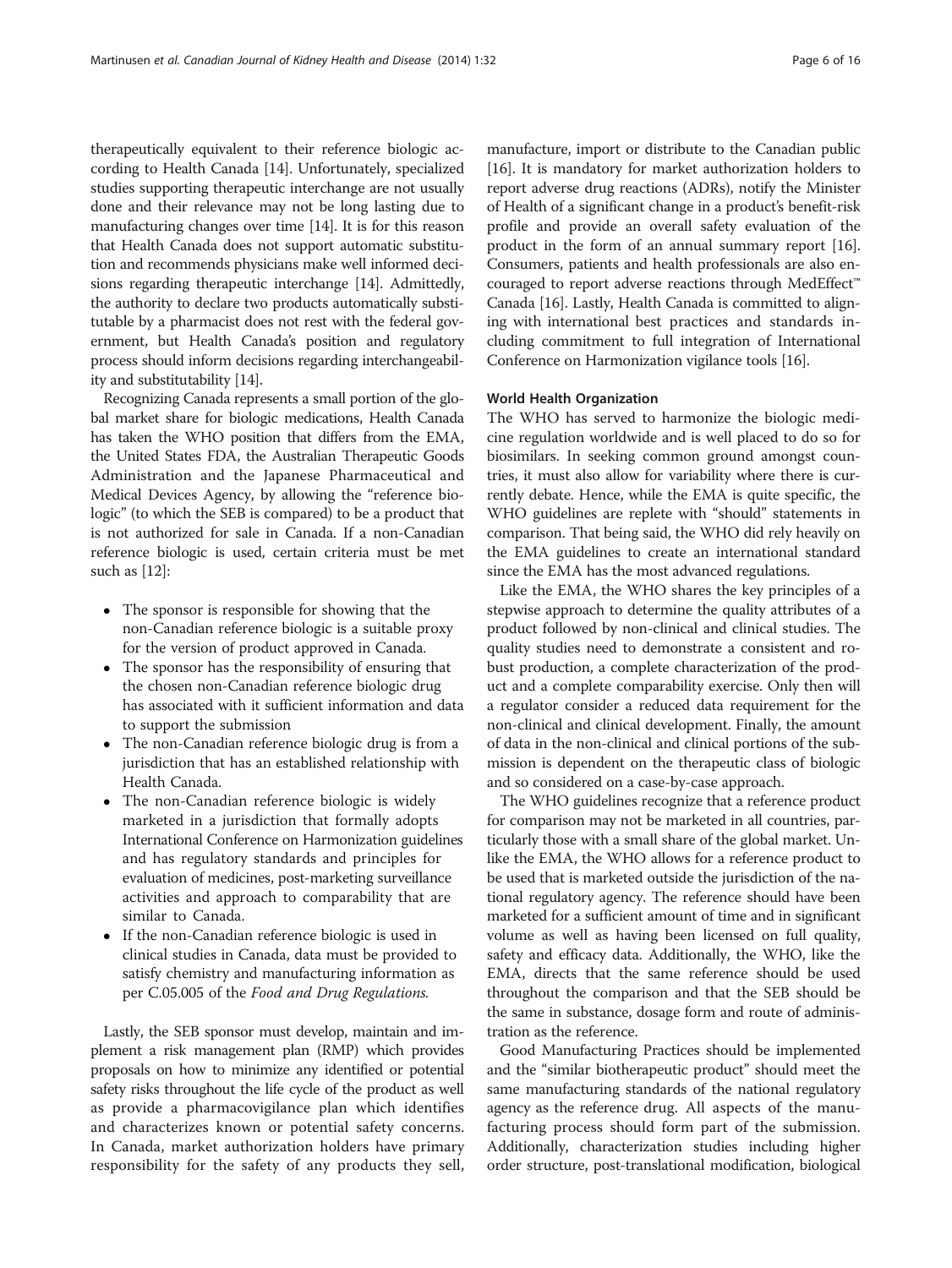activity, impurities, immunogenicity, accelerated degradation studies and studies under various stress conditions should be included.

Non-clinical studies should be in-vitro (such as receptor binding) and in-vivo (such as repeat dose toxicity studies or product neutralizing capacity), consistent with the EMA guidelines. The clinical studies begin with the PK and PD followed by the clinic trials for efficacy. PK equivalence between the similar biotherapeutic product and the reference product is proven if it falls between 80-125%. The clinical trials should be randomized; well controlled and double-blinded or at least investigator-blinded [[13](#page-14-0)]. Equivalence trials are preferred as they define upper and lower comparability margins. If justified, the regulatory agency may accept non-inferiority trials, which describe only the lower (efficacy) margin. These clinical trials should also produce the pre-licensing and immunogenicity data for the submission.

Similar biotherapeutic product manufacturers must submit a risk management plan and pharmacovigilance plan. It is recognized that the limited exposure in a clinical trial may not fully characterize the adverse events that may be experienced when marketed. With this in mind, post-marketing monitoring is an essential component to ensure ongoing safe use. Lastly, the WHO states that interchangeability is a national decision and beyond the scope of the WHO guidance document.

#### European Medicines Agency

In Europe, a biosimilar is a biological medicinal product that contains a version of the active substance of an already authorized original biological medicinal product (reference medicinal product). A biosimilar demonstrates similarity to the reference medicinal product in terms of quality characteristics, biological activity, safety and efficacy based on a comprehensive comparability exercise [\[17\]](#page-15-0).

In 2004, the European Parliament created processes for the central authorization and supervision of medicines, including biologics. This regulation also allowed for clinical data to be omitted in the case of exceptional circumstances. A legal basis for biosimilars was created in 2005, which described the requirements for the market authorization application dependent on the scientific and clinical data demonstrating similarity to another biological medicinal product. The European framework recognizes that biosimilars demonstrate similarity but they are not identical to their reference products, given the complex protein structure, manufacturing process and final product differences. Furthermore, there is recognition that some product differences may be undetected for some time and may be difficult to understand. The European framework is supported by scientific guidelines and procedural guidance and implemented by the

Committee for Medicinal Products for Human Use. This committee reviews marketing authorization applications, including those for biosimilars, and makes recommendations regarding approval to the European Commission (which formally approves medicinal products).

The EMA recognizes it is not economical to require a full common technical document for biosimilars and thus relies on a comparability exercise to reduce the amount of data required in Modules 4 and 5. The EMA has issued several guidelines on the comparability of pre- and postmanufacturing change for a given biologic drug. These guidelines have been broadened to include comparability of biologics by different manufacturers (biosimilars) and cover quality, clinical and non-clinical issues.

Additionally, biological class-specific guidelines have been developed to inform preclinical (PD and toxicological) and clinical (PD, PK, safety and efficacy) studies. The guidelines are subject to periodic revision as has been seen in 2008 with the addition of the recombinant erythropoietin agent guideline. More recently in 2013, a guideline introduced by the EMA acknowledges that for a structurally more "simple" biologic that can be very well characterized, an extensive clinical programme may not be necessary since the conclusion of biosimilarity may already be convincingly derived from the comparison of structural and functional characteristics and PK/PD studies (i.e. no remaining uncertainties). However, this would still not be a purely "generic drugs" approach because the extensive head-to-head comparison of the physicochemical and functional characteristics required for biosimilars is not part of the generic development programme. Similarity to the reference is important but the clinical benefit is considered proven with the reference product data. The revision also addresses the possibility of generic status for some biologics [[17](#page-15-0)]. Finally, the EMA is considering a revision to the guideline regarding quality as it recognizes that the results of the initial comparability exercise may not hold true throughout the product's lifecycle.

Fifteen biosimilar products are marketed in Europe. Of interest to this report, five ESA biosimilars have been available since 2007. Three are produced in one facility in southern Germany while two are produced in a northern German plant. Other biosimilars, namely somatropin and filgrastim, are also available in Europe [[18](#page-15-0)]. Of note, epoetin theta (Biopoin® and Eporatio®) is not licensed as a biosimilar but as a new product supported by a full application.

#### United States Food and Drug Agency

In the United States, SEBs are referred to as follow-on biological medications and in 2009 the FDA released a set of draft guidance documents to reflect the country's current position on this topic [\[19-22](#page-15-0)]. Although similar to the EMA, WHO and Health Canada in many respects, the US is unique because the approval pathway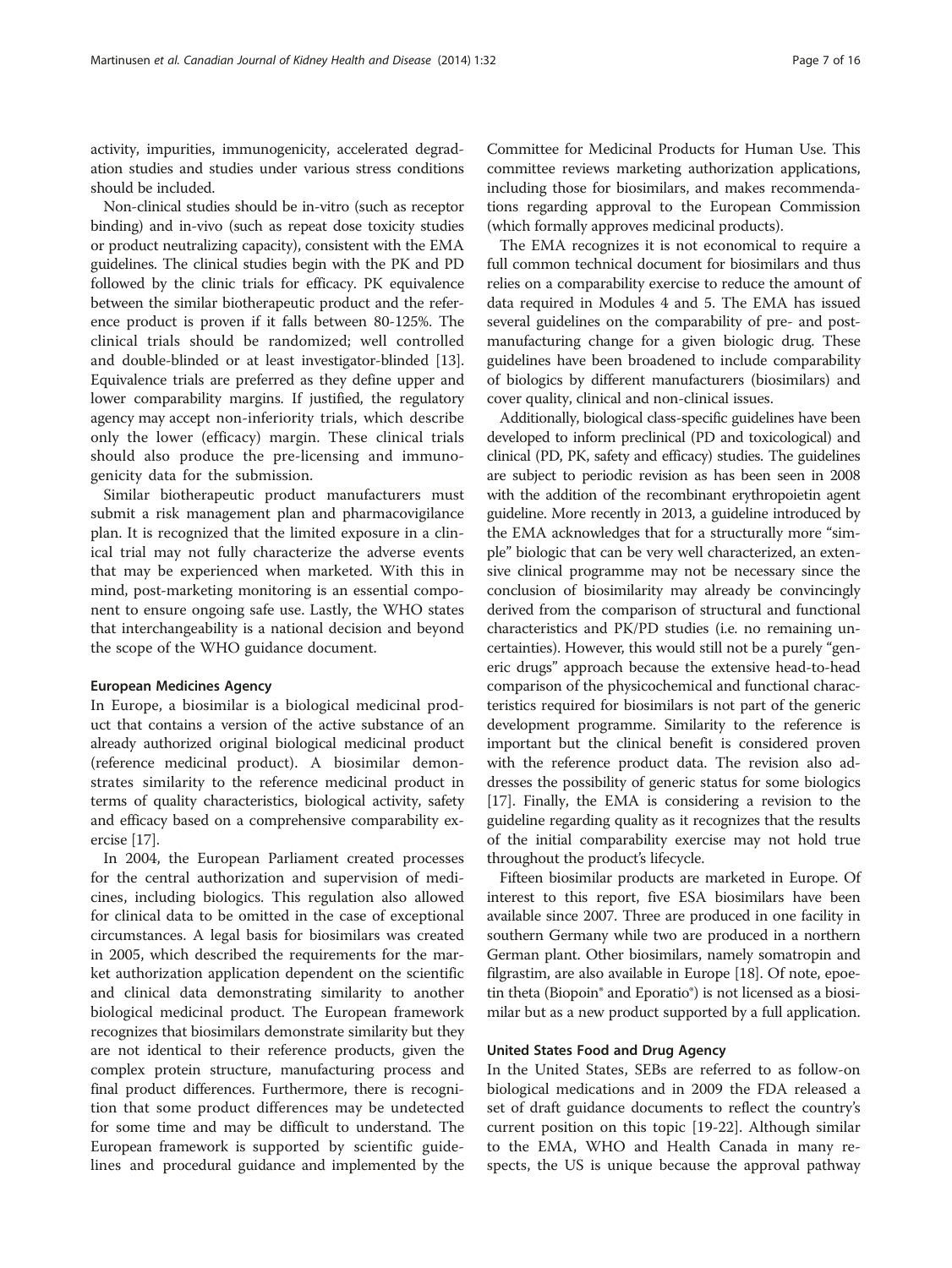for a follow-on biological medication depends on the type of application governing approval of the originator product, which is either a new drug application or a biologics licence application.

In 2010, the Biologics Price Competition and Innovation Act created a conceptually similar regulatory framework to the Hatch-Waxman Act allowing for an abbreviated process to approve follow-on biologics. Unlike a novel biologic that must be submitted through the biologics licence application pathway, an abbreviated application for follow-on biologics can be submitted under section 351(k) in the Public Health Service Act. For a 351(k) application to be successful, a clinical study or studies are required to demonstrate safety, purity and potency for one or more appropriate conditions of use for which the reference biologic is licensed. Like Health Canada, the indications for which a follow-on biologic is approved does not necessarily include all of the licensed uses of the innovator reference biologic but could vary depending on each biosimilar sponsor's application and the extent to which the clinical trial information supports extrapolation across multiple indications.

Unlike Health Canada, the FDA believes that follow-on biologics and the reference biologic can be interchangeable (or substitutable according to Health Canada's definition), meaning a pharmacist can switch to the follow-on biologic without the intervention of the prescriber. To achieve this status, the FDA requires follow-on biologic sponsors to demonstrate biosimilarity, that the follow-on biologic can be expected to produce the same clinical result as the reference product in any given patient and if the follow-on biologic is administered more than once to an individual, the risk in terms of safety or diminished efficacy of alternating or switching between the follow-on and the reference product is no greater than the risk of using the reference product without such alternation [[22](#page-15-0)]. With regards to pharmacovigilance, the FDA acknowledges that robust post marketing safety monitoring is important but gives minimal information of what this entails, other than it should be product-specific. The FDA encourages sponsors to consult with the FDA to discuss their pharmacovigilance approach [[20](#page-15-0)].

## Australian Therapeutic Goods Administration and the Japanese Pharmaceuticals and Medical Devices Agency

Both the Australian Therapeutics Goods Administration and the Japanese Pharmaceuticals and Medical Devices Agency (PMDA) have released their own guidelines for SEBs, which are virtually identical to the EMA regulatory framework [\[23-26](#page-15-0)]. Having a population of just over 23 million, Australia is an even smaller market than Canada [[24,27](#page-15-0)]. Despite this, their early and swift adoption of the EMA guidelines without alteration provided a robust licensing system that has resulted in the marketing of SEBs

such as epoetin lambda (HX575), causing a significant price competition in the treatment of anemia of CKD [[24\]](#page-15-0). Australia has decided to distinguish a biosimilar from its reference product with regards to naming; hence, the biosimilar for epoetin alpha becomes epoetin lambda to indicate a difference in its glycosylation [\[28\]](#page-15-0). Like Australia, Japan has also commercialized HX575, but has allowed it to use the same INN with an extension, i.e. epoetin alpha BS (BS for biosimilar). In the first 12-months of its introduction, this SEB was estimated to have taken a quarter of the Japanese market share [\[29\]](#page-15-0). Since Japan is currently the world's second largest pharmaceutical market after the United States, it is important to realize the significance of harmonizing its regulatory process with the EMA [[30](#page-15-0)]. Until recently, one slight difference from the EMA was that the PMDA did not consider low molecular weight heparins as SEBs [\[31\]](#page-15-0). Therefore, there have been a number of low molecular weight heparins approved for use as generics [\[31\]](#page-15-0).

## "Pharmemerging" countries – China, India and Thailand

China, India and Thailand are all countries with large populations within whom only a small minority are insured or have the economic ability to afford standard medical care. With increasing government expenditure on healthcare and a disease burden that has shifted from infectious diseases to chronic diseases, regulators in these countries are faced with even more pressure than those in Canada, the United States and Europe to facilitate the commercialization of SEBs. Currently, China and Thailand have not created an official SEB approval pathway. In Thailand, however, 14 different epoetin SEBs are marketed and all were approved using the regulatory process for chemical generics with no comparator studies to the originators [[32](#page-15-0)]. Some argue that without demonstrating biosimilarity, these products cannot be considered true SEBs. In China, the State Food and Drug Administration (SFDA) approves all biologics as novel agents so that even though there are products on the market with the same generic name and approved for the same indication as the originator biologic, they have lower activity, less purity and do not meet international standards [[33](#page-15-0)]. At the moment, China has minimal expertise with biologic development and a lack of facilities that are compliant with international Good Manufacturing Practices guidelines. However, this is rapidly changing with the increasing number of Western educated returnees with experience in large biotech companies, increasing China to become a global player with SEBs. Since China and Thailand do not have an SEB framework, pharmacovigilance for non-innovator biologics depends on existing drug surveillance systems. In China, surveillance systems have developed rapidly through partnership with the WHO and the pharmaceutical companies [[30](#page-15-0)]. All ADRs are reported to The National Center for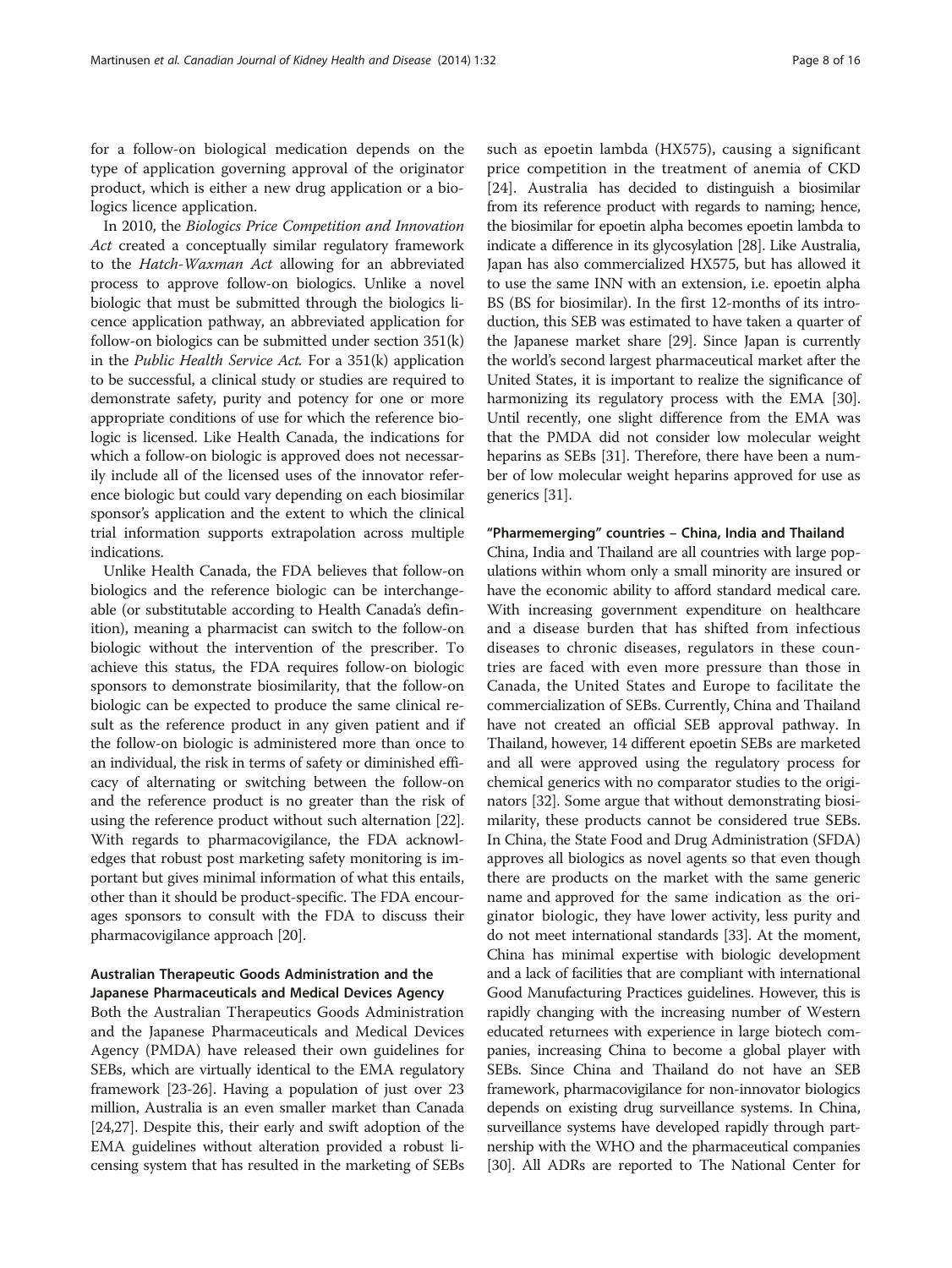ADR Monitoring that consists of five divisions and a network of 32 provincial centers [\[30\]](#page-15-0).Thailand is unique in that all new drugs must undergo a mandatory safetymonitoring period of approximately two years where only physicians in hospitals and clinics can prescribe the medications and only hospital and clinic pharmacies can dispense them [[30](#page-15-0)]. It is encouraged that ADRs are reported to the Health Product Vigilance Center under the Thailand FDA [\[30\]](#page-15-0).

Unlike China and Thailand, India's regulatory framework has evolved quickly as a result of the country's robust biotechnology sector of over 100 companies that are actively engaged in the development or production of copy biother-apeutic products [\[34\]](#page-15-0). By volume, India is the world's  $2<sup>nd</sup>$ largest supplier of vaccines and the 4<sup>th</sup> largest supplier of pharmaceuticals. As of 2011, the country had over 16 different non-innovator epoetins, one non-innovator rituximab and one non-innovator alteplase [\[34](#page-15-0)]. At the time these products were approved, no comparator studies were required and thus the commercialization of these products was relatively easy. This resulted in innovator price drops of 30 to 50%, sometimes two to three years ahead of a launch of a non-innovator product [\[34](#page-15-0)]. However in 2012, the country undertook major regulatory reform to align with EMA standards with the Department of Biotechnology and the Central Drugs Standard Control Organization releasing an SEB guidance document outlining regulatory requirements for marketing authorization [\[35\]](#page-15-0). Since then, to demonstrate biosimilarity, comprehensive product characterization, preclinical studies and clinical studies in comparison with a reference biologic must be undertaken [\[35\]](#page-15-0). Unlike Canada, SEBs can only be developed against an authorized reference biologic that has been approved in India and has been licensed and marketed for at least four years with significant safety and efficacy data. This can be waived or reduced in the case where no medicine exists, only palliative therapy is available or in the face of a national healthcare emergency [[35](#page-15-0)].

Since India has adopted SEB guidelines similar to the EMA, a fairly vigorous pharmacovigilance plan is now mandatory for manufacturers in the post-marketing phase. This includes the submission of periodic safety update reports every six months for the first two years and then annually for another two years; in addition, at least one non-comparative post-marketing clinical study focusing on safety and immunogenicity must be conducted [\[35](#page-15-0)]. If any serious unexpected adverse reactions occur, they must be reported to the licensing authority within 15 days of initial receipt of the information [[35](#page-15-0)].

## Predicting the potential Canadian market

Despite early optimistic projections of biosimilar market predictions, worldwide biosimilar sales in 2010 were \$235 million of the \$138 billion biologic market [\[36](#page-15-0)]. In

the EU, only 8% of the 2.3 billion dollar market was captured by biosimilars [\[4](#page-14-0)]. Moreover, France and Germany account for half of the EU biosimilar market. The introduction of the monoclonal antibody infliximab biosimilar marks a significant advancement into large, complex proteins. In January 2014, Remsima™ (infliximab biosimilar, Celltrion Inc.), the brand name of infliximab biosimilar is set to be priced 39% less than the reference brand in Norway [\[37](#page-15-0)]. Within the EU, there are significant differences in market forces and hence biosimilar uptake. Moreover, biosimilars have had significant inter-country price variability, which affects comparisons. In 2009, for instance, Ratiopharm's filgrastim biosimilar in Germany was 2.5 times its price in Spain [\[38\]](#page-15-0). Based on our analysis, under market phenomena similar to those seen in the EU, we could expect that Canadian adoption of epoetin SEBs would result in \$35 million (year 1) to \$50 million (year 5) cost savings annually, with cumulative savings of \$221 million after 5 years. Below are some factors influencing price.

#### Payor responses

It is useful to examine these differences and determine which country's market, summarized in Table [2](#page-9-0) will most resemble Canada in the years to come. The uptake of biosimilars seems to be greatest where the payer has greater influence, such as in Germany, compared to where physician influence through prescribing and brand loyalty dominate, such as in France, Italy and Spain [[39](#page-15-0)]. Also worthy of note is that Spain and Italy were late adopters of biosimilars which may also explain a lower market share [[29](#page-15-0)]. The class of biosimilars is also important. Agents typically used short term (such as filgrastim) are likely to be associated with greater biosimilar usage, while agents used long-term (such as long-term use of a growth hormone in a pediatric population) is associated with slow market growth [[29](#page-15-0)].

Germany, as an early, rapid adopter, also has the highest percentage of epoetin biosimilar sales in Europe. In the first year, 17.3% or 60 million Euros were saved with epoetin biosimilar use. Germany is considered to have a "mature market" for the current biosimilar offerings and thus may have maximized their market share (65% for epoetin biosimilars). Several factors worth mentioning have played a role:

 Predefined quotas: In some areas in Germany there are quotas for biosimilar prescriptions that must be met. For epoetin, biosimilar prescriptions must be at least of 20% and 40% of the total in Hamburg and Berlin, respectively. Physicians may face fines for not meeting prescription quotas. This policy was a driver in the initial years, as in most areas today the biosimilar share exceeds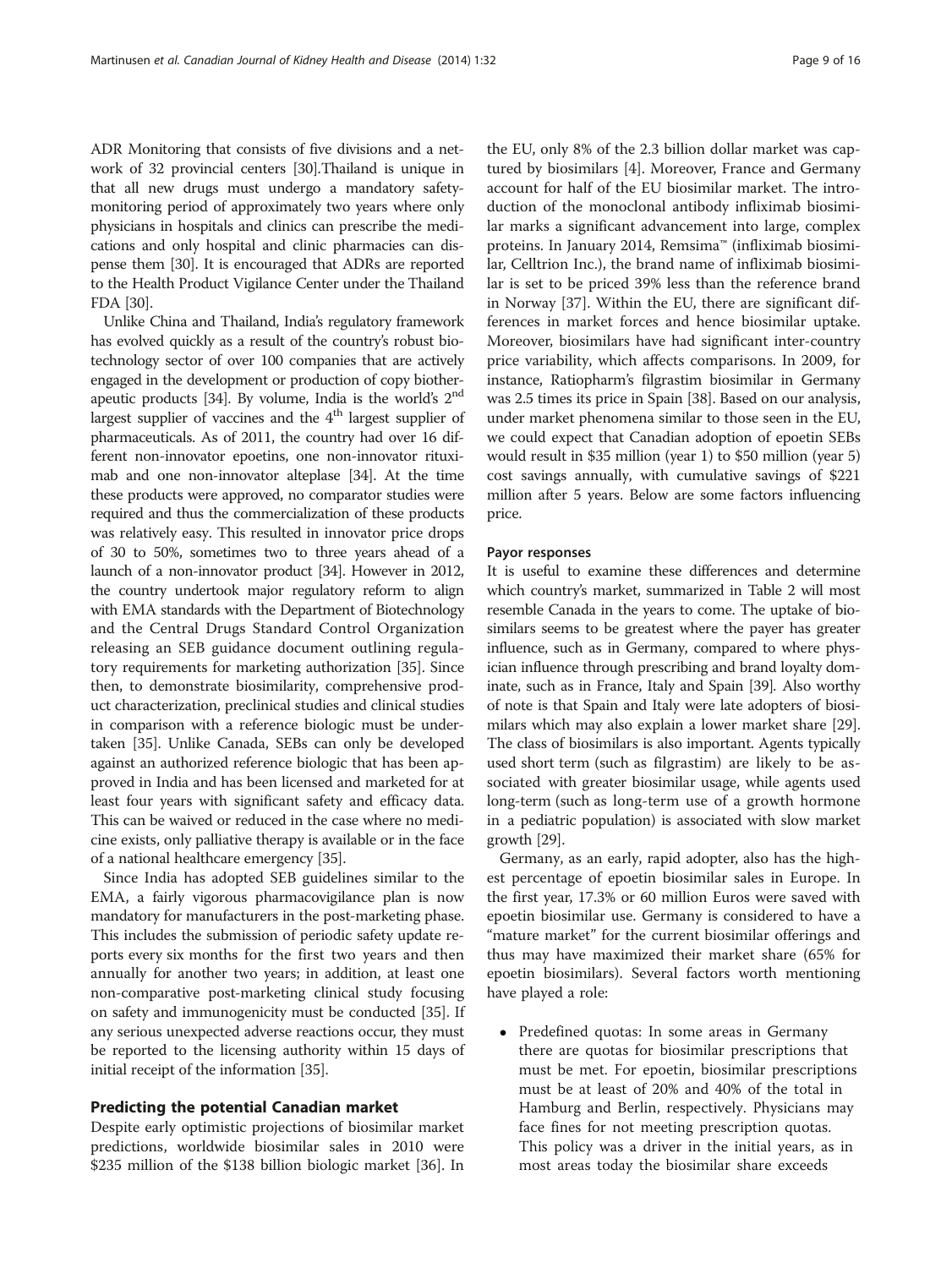|                   | Percent (%) biosimilar share of reference product sales |        |         |       |        |              |        |    |                 |
|-------------------|---------------------------------------------------------|--------|---------|-------|--------|--------------|--------|----|-----------------|
|                   | Austria                                                 | France | Germany | Italy | Poland | <b>Spain</b> | Sweden | UK | <b>EU</b> total |
| Epoetin           | 50                                                      |        | 65      |       | 62     | 16           | 63     |    | 18              |
| <b>Filgrastim</b> | 52                                                      | 42     | 45      | 18    | 38     | 24           | 45     | 80 | 38              |
| Somatropin        | 6                                                       | 20     |         |       |        | 15           |        | 4  | $\prec$         |
| <b>Infliximab</b> | Approved but not yet marketed                           |        |         |       |        |              |        |    |                 |

<span id="page-9-0"></span>Table 2 Percent (%) biosimilar share of reference product sales [\[14](#page-14-0)[,39](#page-15-0)]

these quotas. Canada does not have such measures [[38\]](#page-15-0).

- System of reimbursement: In Germany, doctors and hospitals are paid based on diagnostic related groups so regardless of treatment, funding is the same amount per patient per disease. The incentive to use biologics that are 30% cheaper is obvious to prescribers and providers. The central Federal Healthcare sets reimbursement rates which favours biosimilar use. While Canada does monitor costs per diagnostic related groups and encourages lower costs, there is no direct penalty; however the principle of efficient use of healthcare dollars is promoted in Canada.
- Reference pricing: Germany has a reference-based pricing system in which the cheapest generic price is set as the reference price. As cheaper generics are introduced, the reference price falls. Furthermore, a recent law allows biosimilar manufacturers, providers and hospitals to negotiate rebates directly. Hence, there are many health insurance funds that have a major influence on medications patients receive. The net effect has been to have the same reference price for a given biologic including its biosimilars. In 2011, Germany introduced cost benefit legislation in which drugs that have been deemed to have additional value can have a negotiated price with health insurance funds while those that do not will be subject to the reference based price. Going forward, biosimilars, by definition, will be subject to a reference price [\[40](#page-15-0)].

In Poland, annual national tendering with pharmaceutical companies is common and has the effect of switching whole patient groups from one somatropin to another and then back again. This large scale interchange of a biologic in many EU countries (such as Germany, Sweden, Spain and Netherlands) is forbidden but in Poland, there have been no signals of problems identified including immunogenicity [[41](#page-15-0)]. As a result of this tendering process, selection is price sensitive and has favoured SEBs as is evidenced by the market penetration.

#### Market responses

#### Expected price reductions and influence on overall costs

While a generic drug may cost 2 to 3 million dollars to bring to market, the estimated cost for an SEB is 75 to 250 million dollars, depending on the requirements for clinical studies and analysis, making deep discounting unlikely [\[42,43\]](#page-15-0). Information from Europe suggests that SEBs will be priced 25 to 30% lower than the innovator biologic drug. Average price reductions are 23% in the EU, and 30% in Japan [[38](#page-15-0)]. In Canada, large buying groups or organizations typically purchase innovator biologics below list price in the form of institutional pricing or value added contracts, which may include rebates, additional services or offerings by the vendor. As such, the actual price difference will be less than a 25% difference from list. More recently, two biosimilar infliximabs approved in Europe in September 2013 and in Canada in January 2014, are anticipated to be around 30% less than list price.

Manufacturers of innovative biologics have responded in Europe by reducing prices. For example, Germany enjoyed a 13% price reduction for the innovator epoetin [[38,40\]](#page-15-0). Likewise, Roche reduced prices in India to compete with biosimilar products there. Moreover, not only did the reference product price drop, but prices for second and third generation erythropoietic agents fell as well. These competitive pricing changes have, in part, been responsible for a slow market penetration of biosimilars. Hence, whether the SEB is used or not, the overall costs for the class of medications will be reduced.

Both the number of SEBs and SEB uptake may affect the reference product price. The 2013 price of the SEB epoetin and the reference drug is now only 1% different in Germany – a country with rapid and early adoption of epoetin SEBs and with four epoetins on the market. In Spain, a relative newcomer to epoetin SEBs and with only two epoetins on the market, there is a 30% price differential. Italy maintains a high price (73% higher than in Germany) for the reference epoetin with the SEBs priced just 15% less than the reference. Tables [3](#page-10-0) and [4](#page-10-0) compare five European countries' epoetin data comparing 2009 with 2013. Of note, the British Pound gained in value against the Euro, making the price comparatively low.

## Likely subsequent entry biologic companies entry into the Canadian market

It is possible that only established SEB companies with a track record in Europe or other highly regulated countries will bring SEBs to Canada. As such, they will use their considerable experience to influence their success.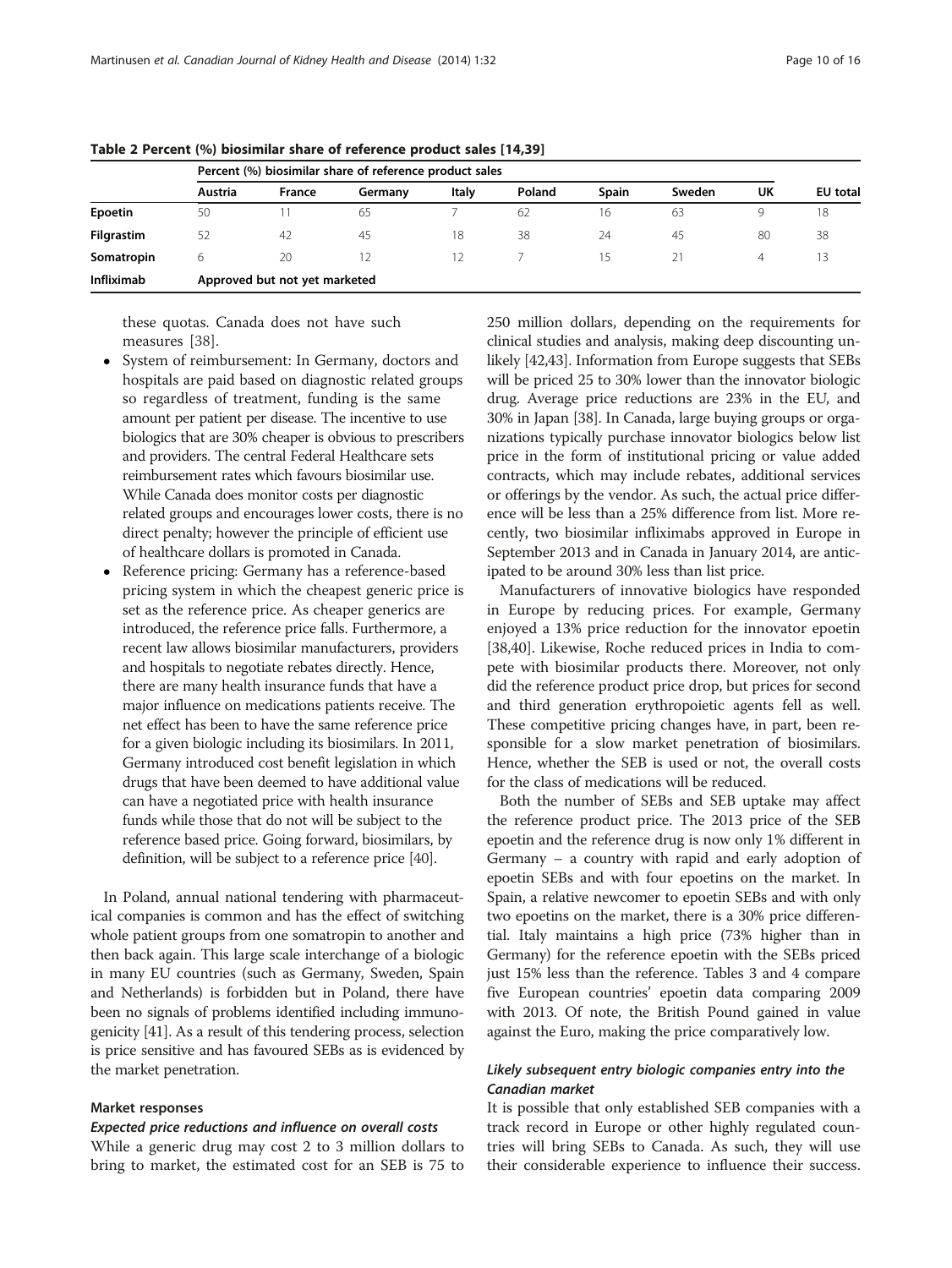|                                                                | Germany       | UK          | France         | Italy      | Spain       |
|----------------------------------------------------------------|---------------|-------------|----------------|------------|-------------|
| Year of 1 <sup>st</sup> SEB introduced                         | 2007          | 2008        | 2008           | 2008       | 2009        |
| Number of SEB epoetins on market                               | 4             |             |                |            |             |
| SEB market share (sales as%)                                   | 53            | 0.95        | 297            | 0.29       | 2.91        |
| Price innovator vs SEB $(\epsilon/ddd)^*$                      | $9.3$ vs. 6.5 | 9.5 vs. 7.8 | 11.4 vs. $7.4$ | 9.5 vs.7.8 | 8.5 vs. 6.5 |
| Average price difference between innovator epoetin and SEB (%) | 43            |             | 54             |            | 32          |

## <span id="page-10-0"></span>Table 3 2009 Price comparison and market share of SEB Epoetins in five European countries [[38,40](#page-15-0)]

\*€/ddd = Euros per defined daily dose. The WHO has defined the ddd for Epoetin to be 1,000 international units per day.

Price will be a very important factor, but companies may leverage the safety and efficacy data from years of use elsewhere. In some jurisdictions in Canada, value-added incentives from innovator companies are important to the operation of renal programs. In these areas, SEB manufacturers may need to offer such incentives to be successful but this may affect ultimate pricing or market penetration.

Expected response in Canada to SEBs by innovator companies Experience elsewhere demonstrates that companies will employ several strategies to retain market share. Patent challenges and other legal manoeuvres will be an initial line of defence and may well delay the SEB or result in licensing fees paid to the innovator. Secondly, they may develop persuasive marketing messages on subjects like preventing substitution (a message already supported by Health Canada) [\[45\]](#page-15-0). In the United States, innovator biologic companies may market directly to the consumer and may highlight the differences in the totality of evidence between innovator and SEBs; some of this may spillover into Canada. They may also lobby government and regulators as well as relying on strong trusted branding. Finally, and perhaps most persuasively, innovator companies will likely lower their price to match or be close to the SEB price, as in Germany. For ESAs, this may also affect the price of darbepoetin. Figure [1](#page-11-0) illustrates the factors that may favour either the innovator or SEB market.

## Implications in Canadian nephrology practice

As part of this research, we approached several pharmaceutical manufacturers with molecules of interest in nephrology and asked if they were aware of any SEB applications with Health Canada for Eprex® (epoetin alfa, Janssen Inc.), Aranesp® (darbepoetin alpha, Amgen Inc.), Cathflo® (alteplase, Hoffmann-La Roche Ltd.) or Rituxan® (rituximab, Hoffmann-La Roche Ltd.). Each company responded but only one indicated it was aware of any applications. Hospira and Sandoz have each filed applications for epoetin SEBs with Health Canada.

## Timelines for SEB entry Epoetin SEB

Five epoetin biosimilars were introduced to Europe in 2007, just a few years after the reasons for the spike in PRCA cases were elucidated [\[36,46,47](#page-15-0)]. With this backdrop and with Europe being the first industrialized region to introduce epoetin biosimilars, it is understandable that medical professionals expressed concern about the safety of biosimilars with respect to immune responses. Physicians had to weigh that uncertainty against the possible cost savings [\[48,49](#page-15-0)]. Indeed, when Eprex® could be again administered by subcutaneous route, the biosimilars were evaluated for this route as well. In 2009, a study involving the epoetin biosimilar HX575 was halted after two patients developed neutralizing anti-erythropoietin antibodies [\[8](#page-14-0)]. In 2010, another epoetin biosimilar (SB309) did gain approval for the subcutaneous route of administration. The EMA Biosimilar Recombinant Erythropoietin Guideline was revised in 2010 to address these various concerns and specifically state subcutaneous testing must be performed. As the patent expired for Eprex<sup>®</sup> on May 27, 2014, we predict Health Canada will encounter two epoetin SEBs in either 2014 or 2015.

## Darbepoetin SEB

Like rituximab, India has an intended darbepoetin biosimilar approved but it should not be regarded as a true biosimilar. However, there are no indications that companies are currently creating a darbepoetin SEB elsewhere. The authors do not anticipate a darbepoetin SEB

## Table 4 2013 Pricing comparison of SEB Epoetins in five European countries [\[44](#page-15-0)]

|                                                                | Germany | UK | France | ltalv                                                                  | Spain |
|----------------------------------------------------------------|---------|----|--------|------------------------------------------------------------------------|-------|
| Number of SEB epoetins on market                               |         |    |        |                                                                        |       |
| Price innovator vs SEB $(\epsilon/ddd)^*$                      |         |    |        | 6.06 vs. 6.02 5.65 vs. 5.20 6.65 vs. 5.72 10.47 vs. 8.91 8.65 vs. 6.06 |       |
| Average price difference between innovator epoetin and SEB (%) |         |    |        |                                                                        | 30    |

\*€/ddd = Euros per defined daily dose. The WHO has defined the ddd for Epoetin to be 1,000 international units per day.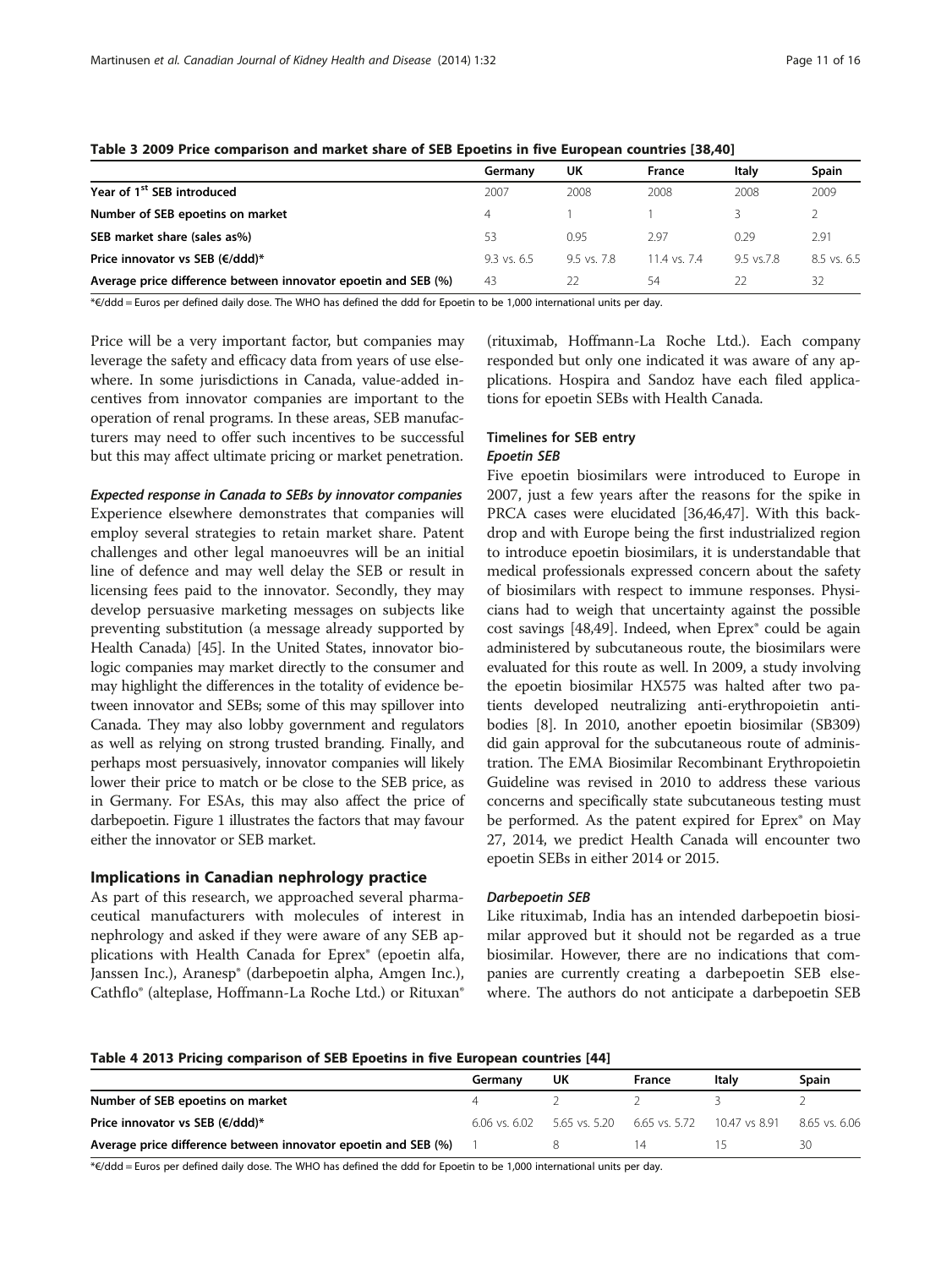<span id="page-11-0"></span>

in Canada in the next five years. That being said, it is possible that the price of Aranesp® may be lowered in response to an epoetin SEB.

## Rituximab SEB

Since April 2007, Dr. Reddy's Laboratories (Hyderabad, India) has marketed Reditux™, an intended rituximab bio-similar in India, Bolivia, Chile and Peru [\[50](#page-15-0)]. Reditux™ should not be regarded as a true SEB and thus cannot be licensed in the EU or North America according to the current biosimilar regulations since it was introduced prior to the development of biosimilar regulatory pathways and did not need to demonstrate biosimilarity [[50](#page-15-0)]. Probiomed (Mexico City, Mexico) has marketed Kikuzubam®, another intended rituximab biosimilar, in Mexico, Bolivia, Chile and Peru. The Mexican Ministry of Health approved Kikuzubam® before regulations regarding approval of biosimilars had been implemented on April,  $20^{th}$  2012 [[50](#page-15-0)]. Aside from Dr. Reddy's Labs and Probiomed, Boehringer Ingelheim, Sandoz, Celltrion (Korea), Samsung biologics (Korea), Teva/Lonza (Italy), Pfizer and Merck are all developing a rituximab SEB. Pfizer is co-developing a rituximab SEB and has entered phase I and phase II trials. No rituximab SEB will be available in Canada within the next 5 years.

## Alteplase SEB

Lastly like rituximab and darbepoetin, there is an intended alteplase biosimilar marketed in China but there are no indications of any other alteplase biosimilar in development and thus the authors do not anticipate an SEB entering the Canadian market within five years.

## Provincial and federal influences Interchangeability

Interchangeability is a clinical decision in which one drug is changed to another drug within the same class. A product is interchangeable with another if both products are approved for the same indication. A common example would be the interchange of an ACE inhibitor from trandolapril to ramipril. This decision typically rests with a medical committee responsible for a formulary. Health Canada advises that the notice of compliance does not indicate therapeutic or pharmaceutical equivalence [[14](#page-14-0)]. Interchangeability between molecules, however, is a provincial decision and at the local level can be agreed upon by an organization's medical advisory committee; Health Canada recommends that physicians make only wellinformed decisions regarding this [[14](#page-14-0)]. As in Italy where individual health regions have decided to interchange a SEB with the original biologic, provinces, health authorities and hospitals in Canada may elect to follow suit. It is important to understand that interchangeability does not imply substitutability.

A policy decision to interchange an originator biologic with an SEB would have to be made thoughtfully, keeping in mind that the characteristics of an SEB are different from the original and while similar, may result in a period of dose instability just as it could be when switching between two originator products. If the interchange was made for an entire population, the issues regarding maintaining two or more sets of patients on specific molecules would disappear, as would the local effort to discern between a biologic and its SEB(s). The population would be simply switched over and after a period of time, doses would stabilize and any adverse events would be reported for that molecule, since it would be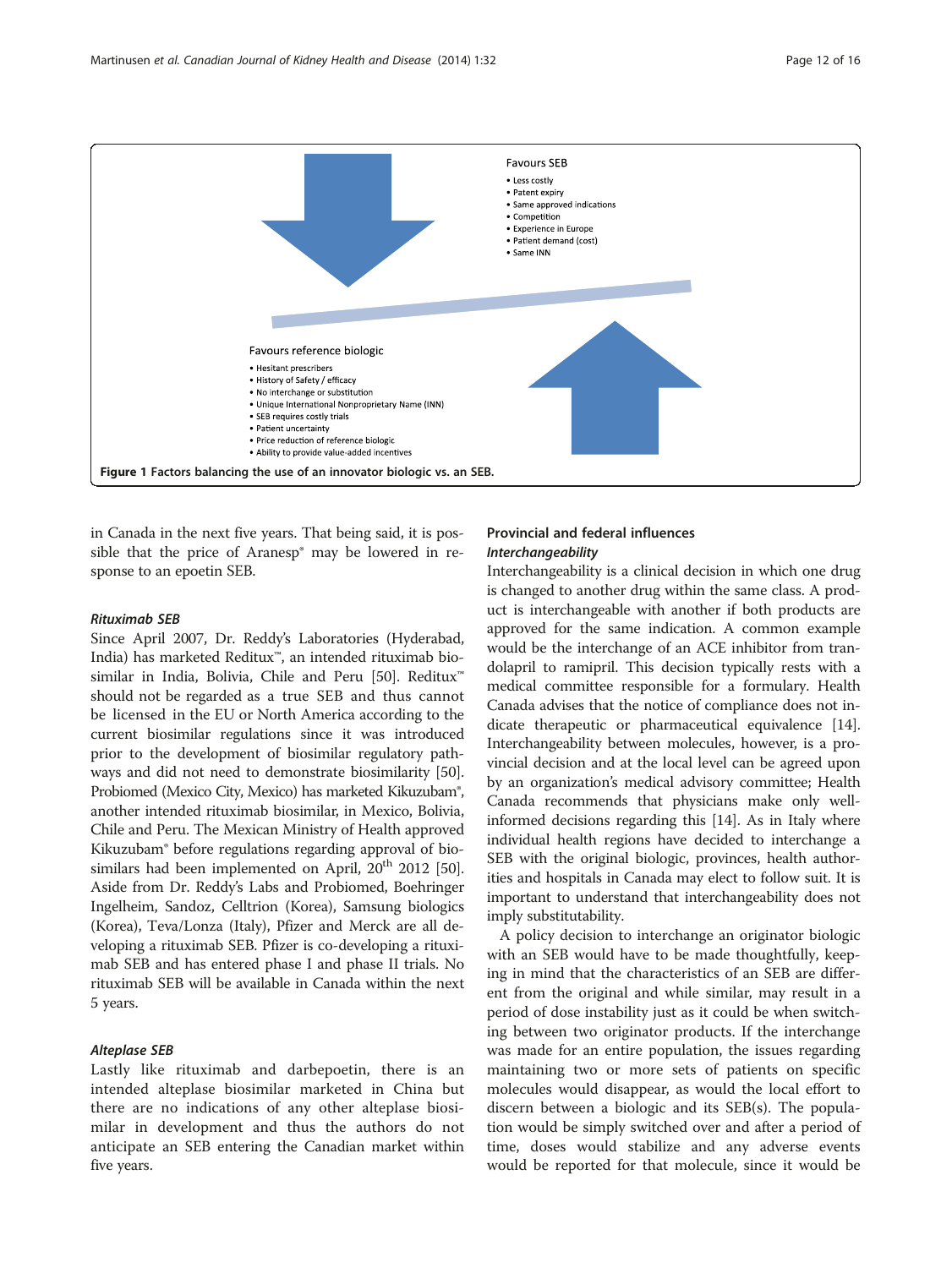the only one in use as new prescriptions would be interchanged for the SEB.

A formulary committee could also decide to only interchange in patients not previously exposed to the originator molecule. This phased-in approach would have the encumbrances of maintaining separate stocks, creating processes to ensure patients were not inadvertently switched to the other manufacturer's molecule and give direction on how prescribers would write orders. A prescriber could no longer write "epo", for instance, but would have to be clear on which product is intended such as by prescribing with the brand name. Encouraging brand names in prescriptions certainly goes against the direction of hospitals, organizations and societies that promote use of the international non-proprietary name (INN) [\[51](#page-15-0)]. To the regulator, the ability to trace which product a patient received is paramount to a good pharmacovigilance program. Operationally, it is also useful for the care team to have clear direction, which biologic is intended by the prescriber. Frequent switching between SEBs or between the innovator and SEB may introduce some variability in the observed outcomes and would make causality of an observed adverse reaction more difficult to assign. Additionally, after a period of time, the safety and efficacy of an SEB and the reference biologic may drift as each undergoes manufacturing changes. The magnitude of such a drift is unknown but remains a possibility and is another reason to be cautious about frequent switching.

## Substitution

Substitution is described as substituting one drug for another that is bioequivalent. In Canada, this is typically seen with a brand name being substituted for a generic version. Substitution is regulated by the provincial Colleges of Pharmacy and provincial legislation. There is variability across the country with respect to which drugs can and cannot be substituted. When a substitution is made, no notification to the prescriber or health care team is necessary. Health Canada, however, does not support automatic substitution of an original biologic with an SEB. Several EU member countries have specific legislation regarding this: Spain, France, Italy and the United Kingdom have do not allow automatic substitution [[38](#page-15-0)]. The French government passed legislation allowing pharmacists to substitute a biosimilar drug when a reference biologic is prescribed but only for patients who are new to that biologic [[52](#page-15-0)]. Germany only allows substitution between biosimilars if the two brands of biosimilars originate from the same manufacturing plant (as is the case with the epoetins). Norway had introduced legislation to mandate substitution from innovator to biosimilar but the courts subsequently struck this down, as biosimilars are not bioequivalent. Mexico allows substitution of drugs with the same INN, which includes biologics. Japan has stated substitution should be avoided in the post-marketing phase.

Health Canada's position is that SEBs are not automatically substitutable and advises against it at this time. Alberta has decided biologics are not substitutable or interchangeable while BC leaves this decision to the individual pharmacist. Other provincial regulators have not made any decisions.

Unfortunately, the terms "interchangeable" and "substitution" are used interchangeably in Canada and this will need to change in the era of SEBs.

## Third party payer decisions

Provincial public drug plans and private health insurers may also influence the uptake of SEBs in Canada. Introducing policies to therapeutically interchange innovator biologics with SEBs would have an impact (such as SEBfirst in biologic naive patients for short term filgastrim use). Policies introduced to fund therapy up to the cost of an SEB would place pressure on both prescribers and patients that would encourage use of SEBs.

For the molecules of interest to nephrology, the landscape in Canada is one of a government payer funding the drug, and as such third party payers may have a lesser impact. Currently there is little or no cost to patients for ESAs or alteplase. Rituximab funding is variable, but is often administered in a hospital setting, and may be subject to "SEB first" policies.

A phased-in approach might be considered, that is, after a period of time during which prescribers feel confident in the SEBs, a regulator or drug plan administrator may entertain methods to switch patients to the cheaper alternative. Until such time, the authors believe that the decision to use an SEB should rest with the prescriber and patient.

#### Influence of patient advocacy groups

In Canada, many chronic disease states have patient advocacy groups. For a number of groups, biologics have provided significant benefits to the patients. Given the cost of these agents, there is considerable focus on improving patient access both earlier in the disease course but also to remove cost as a barrier to patients in scenarios where it is not readily available. Alternatively, advocacy groups may wish to maintain the status quo if they perceive uncertainties with SEBs. Within nephrology practice, the biologics of concern with respect to timely access are rituximab and eculizumab. Neither product will have an SEB in the medium term.

#### Influence of buying groups

Group-purchasing organizations (GPO) contract prices are negotiated with pharmaceutical companies and the lowest price is usually granted a contract or attracts the most purchases. Exclusive contracts may offer greater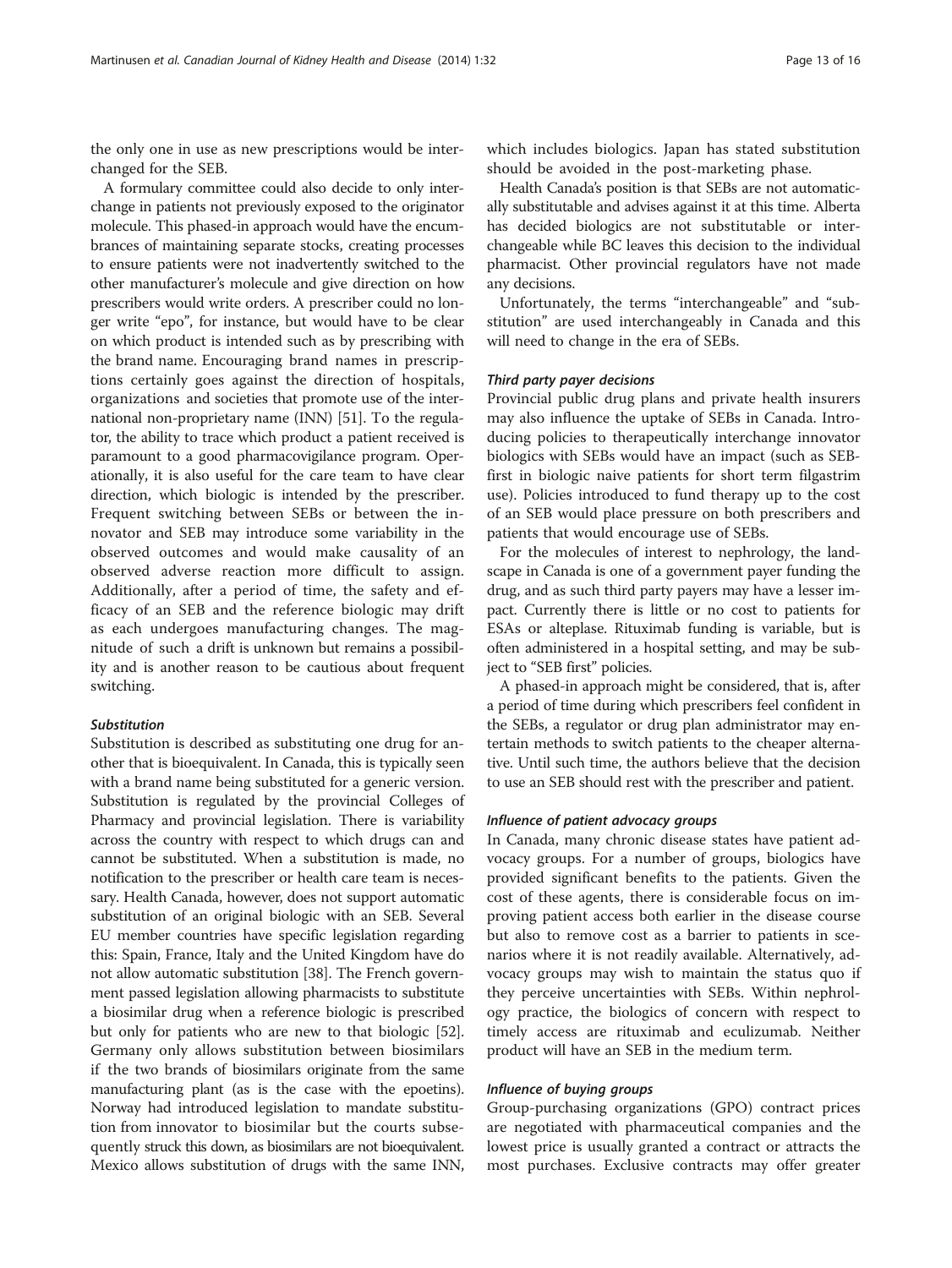discounts or incentives. In the realm of original biologic manufacturers competing with an SEB manufacturer, several scenarios may develop. Should the GPO favour one SEB over another, that SEB will become the SEB of choice for members of the GPO (hospitals, health authorities, agencies and pharmacy chains). With respect to pharmacovigilance and mitigating the risk of patients being exposed to multiple SEBs, this may be a desired outcome. However, as is the nature of contracts, the next contract may prefer a different brand of SEB and this may evoke a large-scale switch from one SEB to another, and may require close monitoring for a period of time to assess for differences in efficacy. GPOs must develop strategies to address SEBs in the long term to create the right balance between patient safety and best price. Within Canadian nephrology, entire provinces favour one ESA over another so the concept is not new, but has not yet been applied to SEBs.

## Purchasing targets

Provincial governments may welcome SEBs as a strategy to reduce the growth of health expenditure while providing the same level of care. In order to support already expensive health care systems, governments may dictate that specific percentages of biologic purchases must be for SEBs. This strategy could prove quite effective in achieving spending targets but may place practitioners in positions to prescribe every de novo patient an SEB. Further, the target may give cause to switch stabilized patients to an SEB. Regions in Germany have such a policy, which not only help to reduce cost, but also supports the German SEB industry.

In "pharmemerging" countries where governments are less involved in funding expensive biologics, there is a faster and greater patient and prescriber acceptance of SEBs. Hence, purchasing targets become unnecessary.

## Educational issues

Physicians and health care providers need to have at least a basic understanding of the science of the comparability exercises, the theoretical risks with using SEBs, the guidelines regulating their use and pharmacovigilance programs. Additionally, a clear understanding of the interchangeability and substitution rules in their jurisdiction is essential as there initially may be uncertainty in the local and provincial rules.

Patients must also be educated about the science behind SEBs and their pros and cons prior to being prescribed or switched to an SEB. This education should come from their physician and pharmacist and not solely from the pharmaceutical industry.

## Recommendations

After extensive research into the area, it is clear that we are in the infancy stages in our understanding of SEBs

and their impact on patients and the health care system. For those who may be interested, the authors have created a set of opinion-based recommendations to serve as a starting point for discussing SEB use in nephrology practice. These points should be used for contemplation and not be taken as guidelines. As experience grows and new information becomes available, these viewpoints may evolve or change.

# Education

- Patients and clinicians should consider the use of subsequent entry biologics but only after fully understanding their unique challenges and opportunities through unbiased education.
- Education on subsequent entry biologics is the responsibility of clinicians and government health agencies and should not rest solely with the pharmaceutical industry.

## Clinicians

- Clinicians should advocate that subsequent entry biologics not be automatically substitutable. Therapeutic interchange should be a well-informed, decision that involves a physician, pharmacist, patient or medical committee when switching populations stabilized on the originator.
- Physicians should prescribe the originator biologic and its subsequent entry biologics in such a manner that is clear as to which product is intended (e.g. by brand name if necessary) since these products are not substitutable.
- Patients not previously exposed to, or stabilized on an innovator biologic should be potential candidates for subsequent entry biologics.
- It is preferable if subsequent entry biologics are only used for Health Canada-approved indications as these indications are granted only if sufficient data is provided. Clinicians should be vigilant when using subsequent entry biologics and be willing to file adverse event reports to Health Canada for any suspected untoward event – either for the subsequent entry biologic or the original biologic. Only through good pharmacovigilence will health care providers and patients become better informed of the similarities or differences between agents.

#### Policy and decision makers

• Key policy decisions should take into consideration physician, pharmacist and patient preferences such as those that can be elicited through discrete choice experiments, in addition to the financial variables.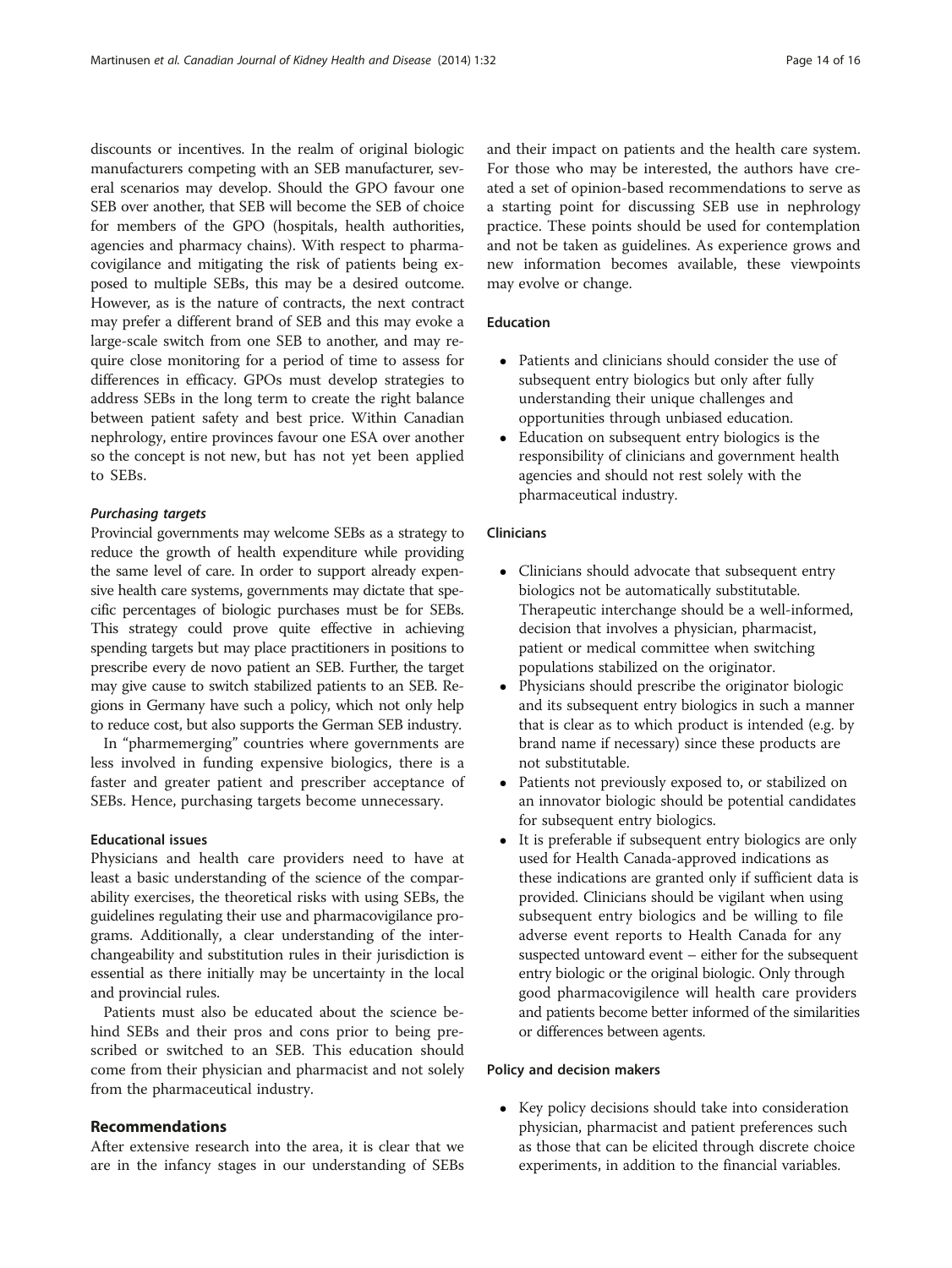- <span id="page-14-0"></span>• Should a subsequent entry biologic be launched in Canada that has European experience and originates from the same facility, preference should be given to that product over others with less experience.
- For the erythropoiesis stimulating agents, a standardized anemia management protocol (used in many settings) for both subsequent entry biologics and originator biologics would enable real world comparisons. Under regularly monitored conditions such as this, switching entire populations such as a dialysis unit to a subsequent entry biologic could be considered.
- Nephrology should work with rheumatology, oncology, gastroenterology and other providers with regards to subsequent entry biologic policies since the use of these drugs will impact all patients. A tiered system where one set of patients receives an originator biologic and another group does not may create conflict and confusion in the Canadian health care system.
- Hospitals in particular will have considerable leverage to negotiate reduced pricing on the originator biologic after a subsequent biologic comes to the market. However, hospitals should consider who the majority payer will be and make decisions with a global perspective. For example, if a patient were started on an originator biologic while in hospital, the probability of switching to an SEB after discharge is slim.
- Decision makers should use the flexible pharmacoeconomic models described in the full report to generate anticipated costs using the real inputs particular to their environment. This will assist in the decision to continue with the originator biologic or move to a subsequent entry biologic.

## Conclusion

Subsequent entry biologics are an opportunity as well as a challenge for the Canadian population. This report summarized the international experience with subsequent entry biologics, and the Canadian perspective on this challenge. It compares Canadian regulations to other developed nations, discusses clinical issues with the use of subsequent entry biologics and it predicts their impact on the Canadian market and on nephrology practice. After extensive research in the rapidly evolving field of subsequent entry biologics, it is clear that we are only beginning to understand the impact that subsequent entry biologics will have on Canadian nephrology practice. We hope that this report will help clinicians and policy makers to navigate this complex subject and to make informed decisions in the best interest of their patients.

#### Competing interests

The authors declare that they have no competing interests.

#### Authors' contributions

DM and CL drafted this manuscript with CL focusing on the regulatory environment and DM focusing on the rest of the subsequent entry biologic landscape. ML, JM and NT participated in determining the content and scope of this review. All authors read and approved the final manuscript.

#### Acknowledgements

The authors would like to thank the Canadian Society of Nephrology for commissioning this report as well as thank the distinguished participants of our focus group. The views expressed in this paper are those of the authors.

#### Author details

<sup>1</sup>British Columbia Provincial Renal Agency, Vancouver, Canada. <sup>2</sup>St. Paul's Hospital, Providence Healthcare, Vancouver, Canada. <sup>3</sup>Faculty of Pharmaceutical Sciences, University of British Columbia, Vancouver, Canada. 4 Royal Jubilee Hospital, Island Health Authority, 1952 Bay Street, Victoria, British Columbia V8R 1J8, Canada.

### Received: 11 July 2014 Accepted: 20 November 2014 Published online: 19 December 2014

#### References

- 1. Sweetman S: Martindale: The Complete Drug Reference. 37th edition. London: Pharmaceutical Press; 2011.
- 2. Janssen Inc.: EPREX Product Monograph [Internet]. Toronto Ontario: Janssen; 2011.
- 3. Colcher D, Pavlinkova G, Beresford G, Booth BJ, Choudhury A, Batra SK: Pharmacokinetics and biodistribution of genetically-engineered antibodies. Q J Nucl Med Off Publ Ital Assoc Nucl Med AIMN Int Assoc Radiopharmacol IAR 1998, 42(4):225–241.
- 4. What you need to know About Biosimilar Medicinal Products A Consensus Information Document [Internet]. European Commission Enterprise and Industry; 2013 [cited 2014 Jan 26]. Available from: [http://ec.europa.eu/](http://ec.europa.eu/enterprise/sectors/healthcare/files/docs/biosimilars_report_en.pdf) [enterprise/sectors/healthcare/files/docs/biosimilars\\_report\\_en.pdf](http://ec.europa.eu/enterprise/sectors/healthcare/files/docs/biosimilars_report_en.pdf)
- 5. Joung J, Robertson JS, Griffiths E, Knezevic I: WHO informal consultation on regulatory evaluation of therapeutic biological medicinal products held at WHO Headquarters, Geneva, 19–20 April 2007. Biologicals 2008, 36(4):269–276.
- 6. Mikhail A, Farouk M: Epoetin biosimilars in Europe: five years on. Adv Ther 2013, 30(1):28–40.
- 7. Macdougall IC: Pure red cell aplasia with anti-erythropoietin antibodies occurs more commonly with one formulation of epoetin alfa than another. Curr Med Res Opin 2004, 20(1):83–86.
- 8. Jelkmann W: Biosimilar epoetins and other "follow-on" biologics: update on the European experiences. Am J Hematol 2010, 85(10):771–780.
- 9. Combe C, Tredree RL, Schellekens H: Biosimilar epoetins: an analysis based on recently implemented European medicines evaluation agency guidelines on comparability of biopharmaceutical proteins. Pharmacother J Hum Pharmacol Drug Ther 2005, 25(7):954–962.
- 10. ICH Q5E: Comparability of Biotechnological/Biological Prodcuts Subject to Changes in Their Manufacturing Process [Internet]. International Conference on Harmonization; 2003 Nov. Available from: [http://www.ich.org/fileadmin/](http://www.ich.org/fileadmin/Public_Web_Site/ICH_Products/Guidelines/Quality/Q5E/Step4/Q5E_Guideline.pdf) [Public\\_Web\\_Site/ICH\\_Products/Guidelines/Quality/Q5E/Step4/Q5E\\_](http://www.ich.org/fileadmin/Public_Web_Site/ICH_Products/Guidelines/Quality/Q5E/Step4/Q5E_Guideline.pdf) [Guideline.pdf](http://www.ich.org/fileadmin/Public_Web_Site/ICH_Products/Guidelines/Quality/Q5E/Step4/Q5E_Guideline.pdf)
- 11. ICH Q7: Good Manufacturing Practice Guide for Active Pharmaceutical Ingredients [Internet]. International Conference on Harmonization; 2000 Nov. Available from: [http://www.ich.org/fileadmin/Public\\_Web\\_Site/ICH\\_Products/](http://www.ich.org/fileadmin/Public_Web_Site/ICH_Products/Guidelines/Quality/Q7/Step4/Q7_Guideline.pdf) [Guidelines/Quality/Q7/Step4/Q7\\_Guideline.pdf](http://www.ich.org/fileadmin/Public_Web_Site/ICH_Products/Guidelines/Quality/Q7/Step4/Q7_Guideline.pdf)
- 12. Government of Canada HC. Guidance for Sponsors: Information and Submission Requirements for Subsequent Entry Biologics (SEBs) [Health Canada, 2010] [Internet]. 2010 [cited 2014 Jan 5]. Available from: [http://www.hc-sc.gc.ca/](http://www.hc-sc.gc.ca/dhp-mps/brgtherap/applic-demande/guides/seb-pbu/seb-pbu_2010-eng.php) [dhp-mps/brgtherap/applic-demande/guides/seb-pbu/seb-pbu\\_2010-eng.php](http://www.hc-sc.gc.ca/dhp-mps/brgtherap/applic-demande/guides/seb-pbu/seb-pbu_2010-eng.php)
- 13. Wang J, Chow S-C: On the regulatory approval pathway of biosimilar products. Pharm Basel Switz 2012, 5(4):353–368.
- 14. Government of Canada HC. Questions and Answers Guidance for Sponsors: Information and Submission Requirements for Subsequent Entry Biologics (SEBs) [Health Canada, 2010] [Internet]. 2010 [cited 2014 Jan 5]. Available from: [http://www.hc-sc.gc.ca/dhp-mps/brgtherap/applic-demande/guides/](http://www.hc-sc.gc.ca/dhp-mps/brgtherap/applic-demande/guides/seb-pbu/01-2010-seb-pbu-qa-qr-eng.php) [seb-pbu/01-2010-seb-pbu-qa-qr-eng.php](http://www.hc-sc.gc.ca/dhp-mps/brgtherap/applic-demande/guides/seb-pbu/01-2010-seb-pbu-qa-qr-eng.php)
- 15. Government of Canada HC. Summary Basis of Decision (SBD): Inflectra 2014 Health Canada [Internet]. 2014 [cited 2014 Apr 8]. Available from: [http://www.](http://www.hc-sc.gc.ca/dhp-mps/prodpharma/sbd-smd/drug-med/sbd_smd_2014_inflectra_159493-eng.php)